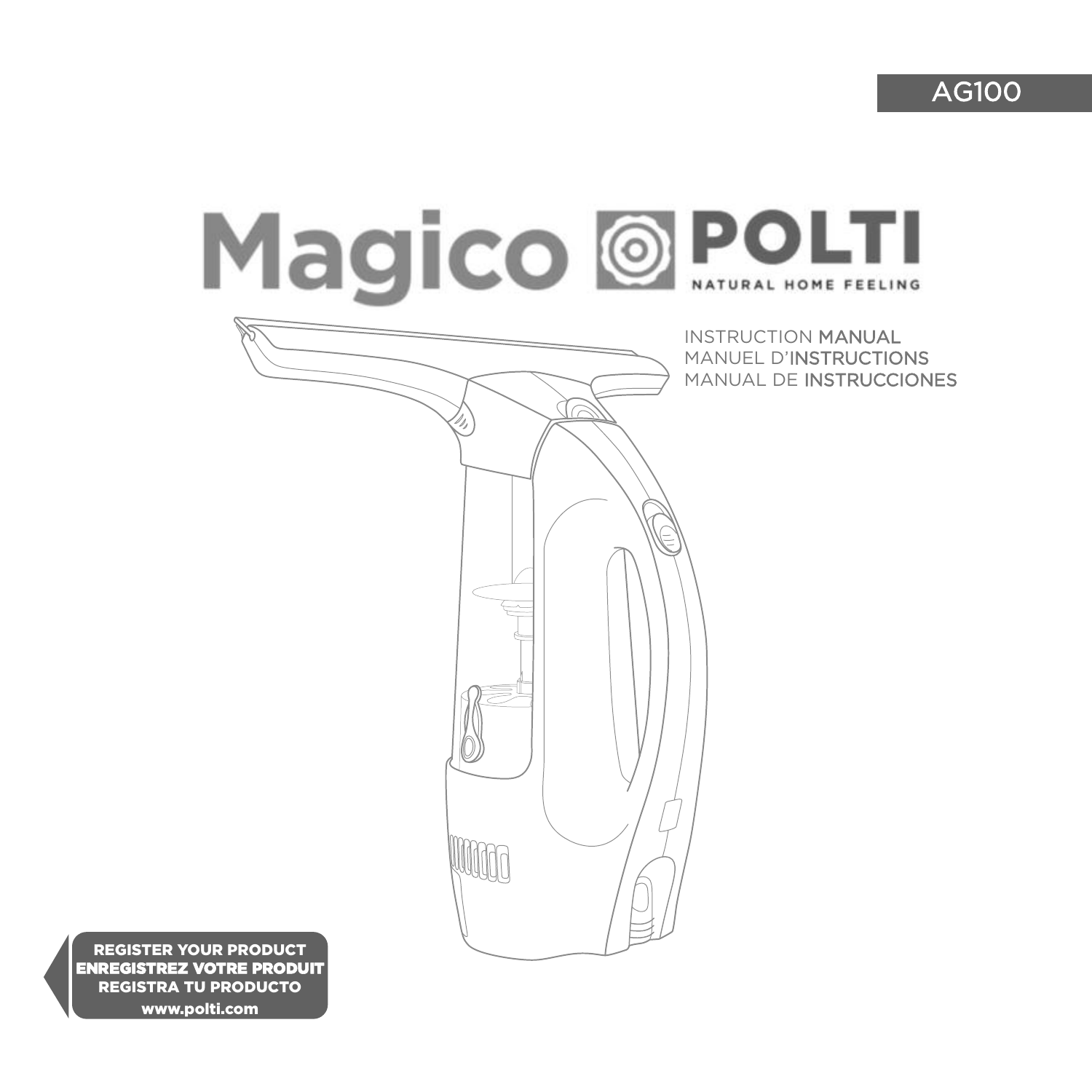![](_page_1_Picture_0.jpeg)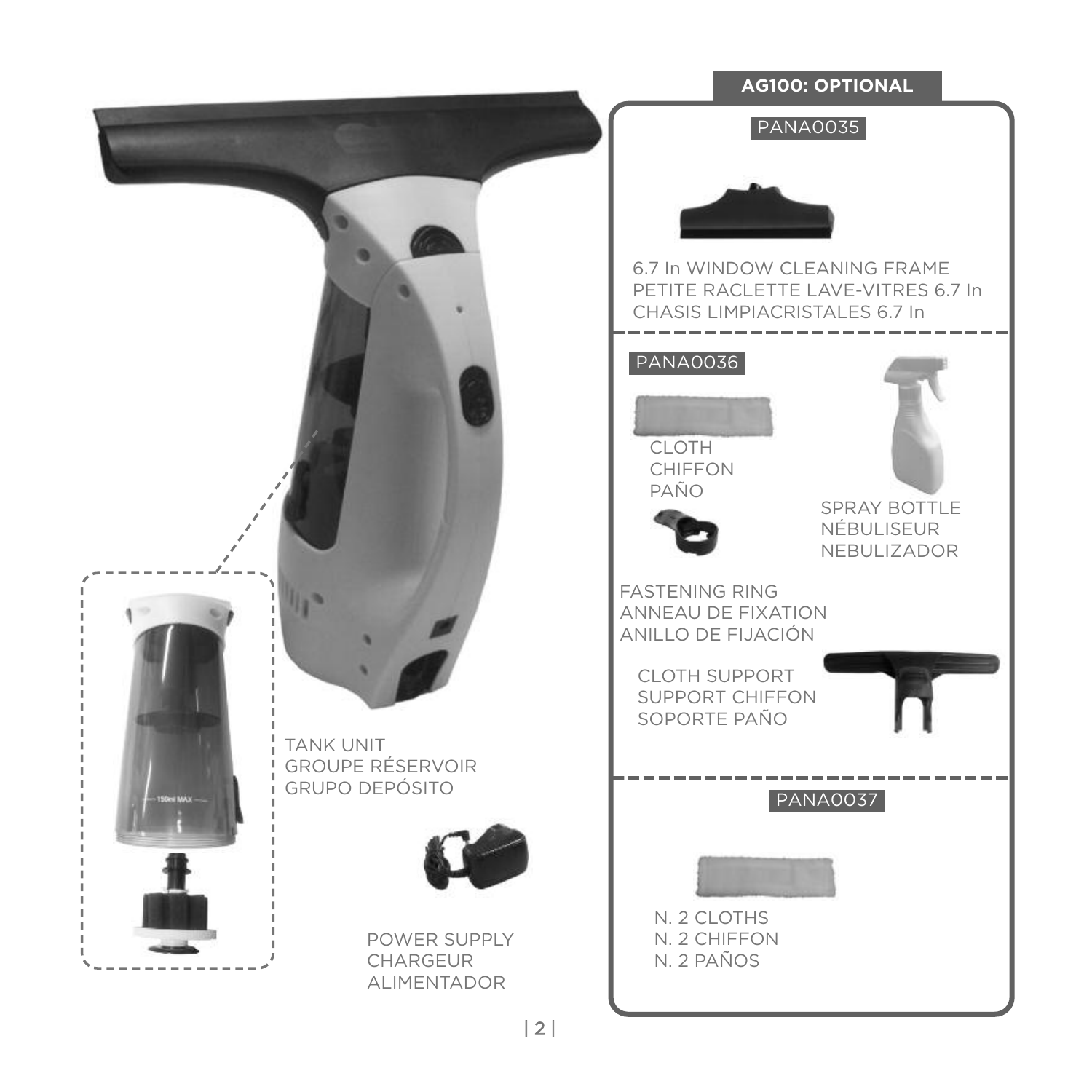# WELCOME TO POLTI'S WORLD

### REGISTER YOUR PRODUCT

![](_page_2_Picture_3.jpeg)

Visit our website www.polti.com or call our Customer Services department to register your product. You can benefit from a special welcome offer and keep up to date on all the latest Polti news, as well as buy accessories and consumables. To register your product, in addition to your personal information, you must enter the serial number (SN) which you will find on the silver label, located on the box and underneath the appliance.

To save time and have your serial number on hand, write it in the space provided on the back cover of this manual.

Consumable accessories / optional are available for purchase in the best appliance shops or on the website www.polti.com. To check the compatibility search / request the code PANAxxxx listed next to each accessory on page 2. If the code is not there, please call the Customer Service for information.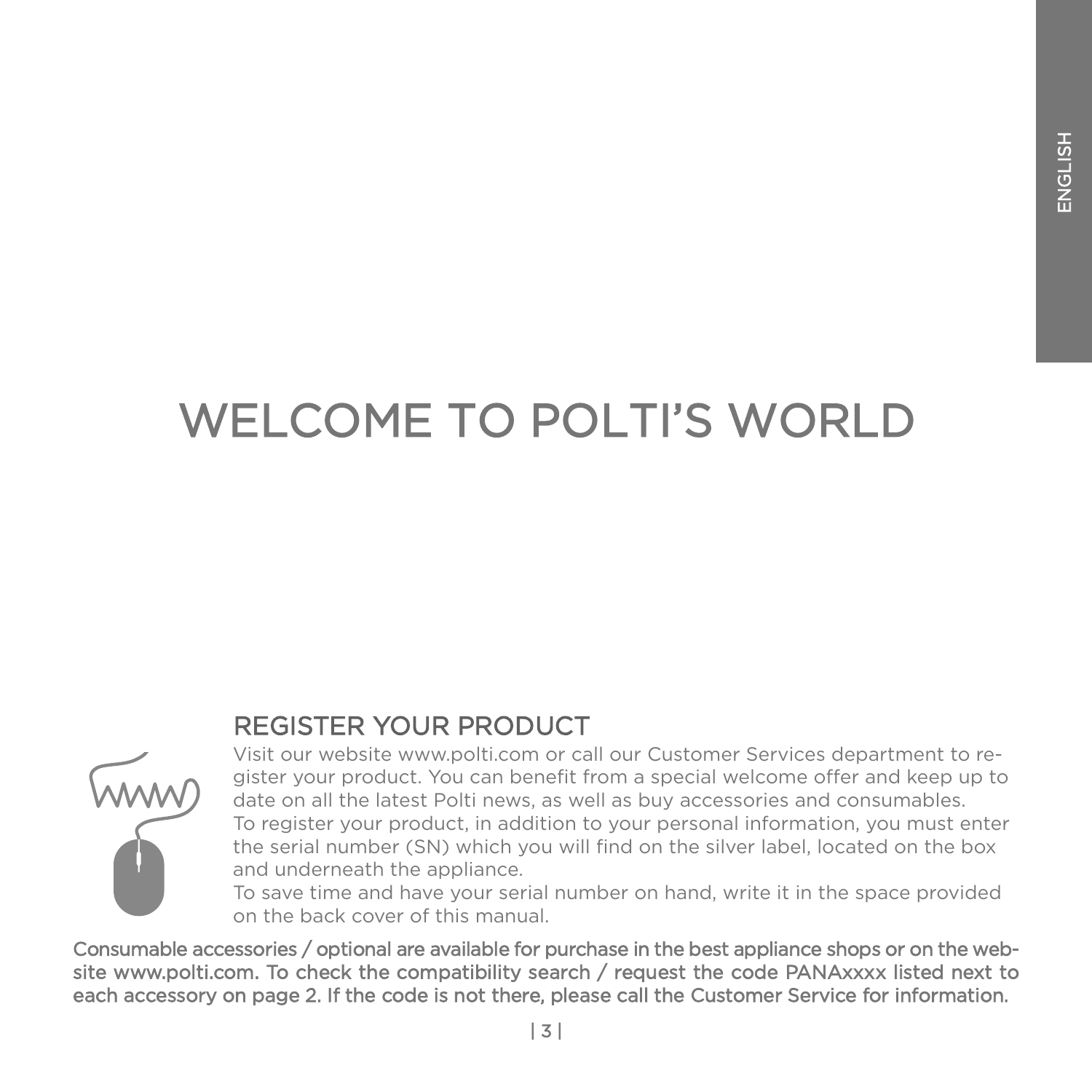# IMPORTANT SAFETY INSTRUCTIONS

## PLEASE READ ALL INSTRUCTIONS AND WARNINGS AND MAKE SURE YOU UNDERSTAND THEM BEFORE USING THIS APPLIANCE

![](_page_3_Picture_2.jpeg)

SAFETY ALERT SYMBOL: This symbol indicates that a potential risk of injury exists. The safety messages will follow the safety alert symbol with the words "DANGER" "WARNING" or "CAUTION"

![](_page_3_Picture_4.jpeg)

DANGER SIGN: This sign indicates an imminently hazardous situation which, if not avoided, will result in death or serious injury.

![](_page_3_Picture_6.jpeg)

WARNING SIGN: Indicates a potentially hazardous situation which, if not avoided, could result in death or serious injury. It highlights conditions that are a serious risk for personal safety.

![](_page_3_Picture_8.jpeg)

CAUTION SIGN: Indicates a potentially hazardous situation which, if not avoided, may result in a minor or moderate injury, and to alert against unsafe practices.

These safety messages will indicate the potential hazard and how to reduce the possibility of injury, and the risks if you do not follow the instructions.

SAVE THESE INSTRUCTIONS FOR FUTURE REFERENCE Any use which does not comply with these instructions will void the warranty.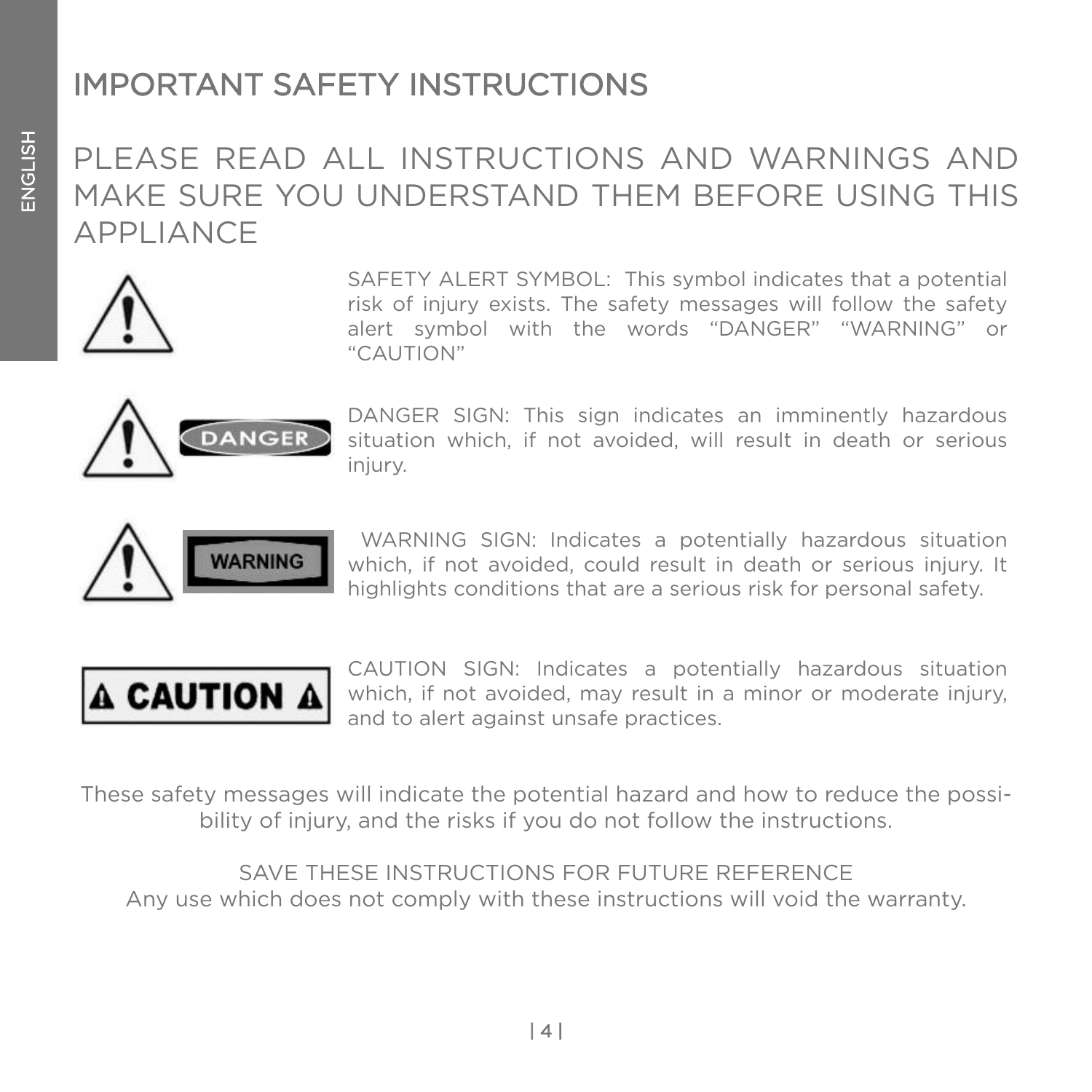#### SAFETY INFORMATION This product is intended for household use only.

This appliance is for use on a circuit having a nominal rating of 120 volts and is factory-equipped with a specific electric cord and plug to permit connection to a proper electric circuit. Make sure that the appliance is connected to an outlet having the same configuration as the plug. No adaptor should be used with this appliance. If the appliance must be reconnected for use on a different type of electric circuit, the reconnection should be made by qualified service personnel.

# PRECAUTIONS

![](_page_4_Picture_4.jpeg)

## IMPORTANT SAFETY INSTRUCTIONS

When using an electrical appliance, basic precautions should always be followed, including the following:

#### READ ALL INSTRUCTIONS - BEFORE USING (THIS APPLIANCE)

#### WARNING – To reduce the risk of fire, electric shock, or injury:

• Do not leave appliance when plugged in. Unplug from outlet when not in use and before servicing.

•Do not use outdoors.

• The wiring system to which the appliance is connected must always comply with applicable laws and regulations.

• Connecting the appliance to improper voltage may cause injury, fire or result in damage to the appliance. Before connecting the appliance, make sure that the voltage is the same as the voltage indicated on the data label of the appliance. No adapter should be used with this appliance.

• If the appliance is left unused, disconnect it from electrical outlet. Never leave the appliance unattended with the cord plugged-in.

• Always make sure the appliance is unplugged before performing maintenance work of any kind, including adding water or cleaning the appliance.

• Always turn off the appliance using the on/off switch before unplugging it.

• Do not use the appliance if the power cord or other parts of the appliance are frayed or damaged, and do not attempt repairs. If the supply cord is damaged, it must be replaced by the manufacturer, its service agent or similarly qualified persons in order to avoid a hazard.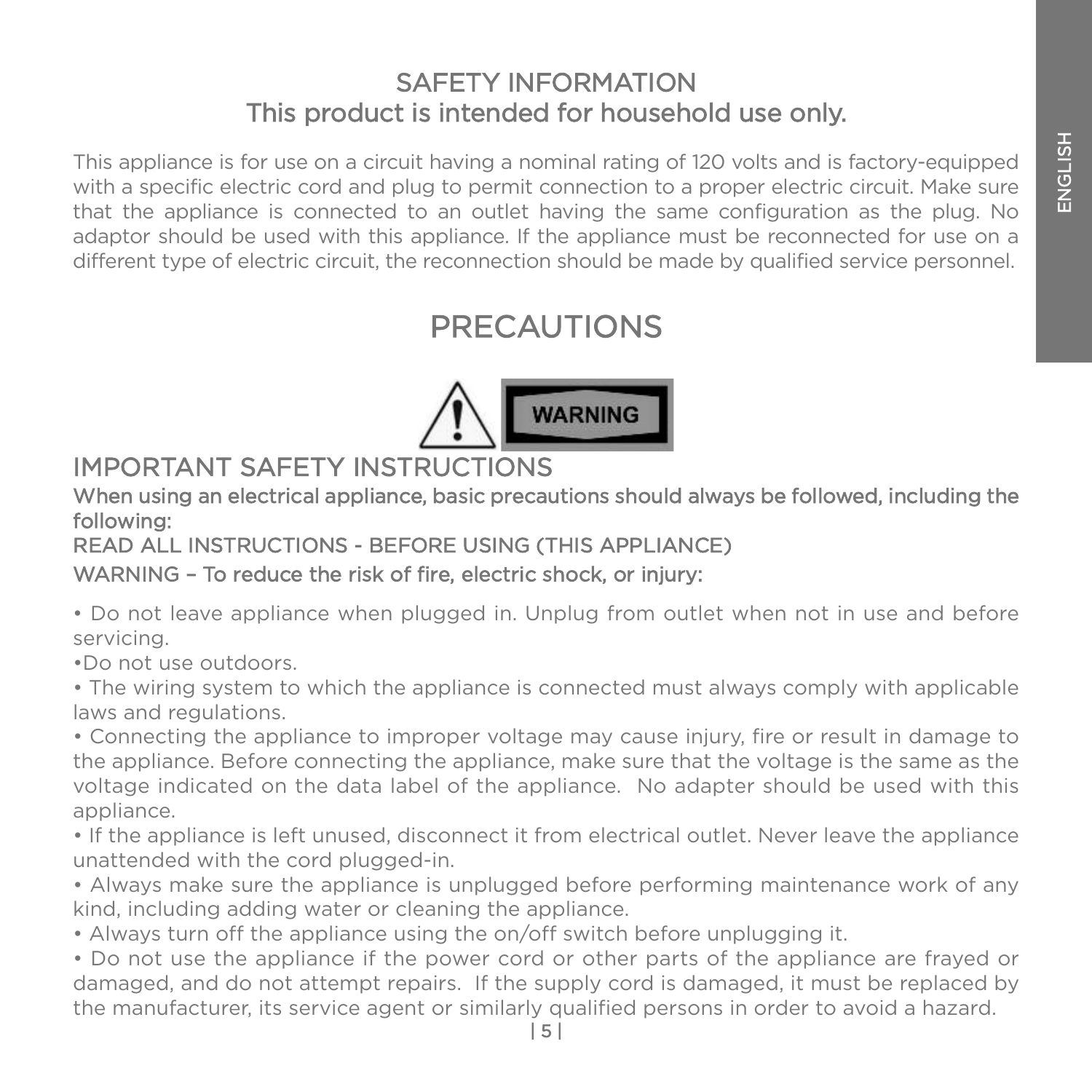- Never touch the appliance with wet hands or feet while the cord is plugged into electric outlet.
- Do not use the battey charger when barefoot.
- Do not use the appliance near sinks, bathtubs, showers or containers full of water.
- Never immerse the appliance, the cord or the plugs in water or another liquid.
- Use appliance only for its intended use as described in this manual. Do not use as a space heater or for any other purposes not specified .

• Do not place the appliance near any other electrical appliance that is currently in use or near any heat source.

• Store the appliance in dry place. Do not expose to temperatures under 32°F (0°C) or over 104°F (40°C).

- Turn off all controls before unplugging.
- Do not use outdoors.
- Do not allow to be used as a toy. Close attention is necessary when used by or near children.
- Use only as described in this manual. Use only manufacturer's recommended attachments.
- Do not use damaged charger.
- If appliance is not working as it should, has been dropped, damaged, left outdoors, or dropped into water, return it to a service center.
- Do not put any object into openings. Do not use with any opening blocked; keep free of dust, lint, hair, and anything that may reduce air flow.
- Keep hair, loose clothing, fingers, and all parts of body away from openings and moving parts.
- Use extra care when cleaning on stairs.
- Do not use to pick up flammable or combustibile liquids, such as gasoline, or use in areas where they may be present.
- Do not pick up anything that is burning or smoking such as cigarettes, matches, or hot ashes.
- Do not use the appliance where there is a danger of explosion.
- Do not use without dust bag and/or filters in place.
- Do not pull or carry by cord, use cord as a handle, close a door on cord, or pull cord around sharp edges or corners. Do not run appliance over cord. Keep cord away from heated surfaces.
- Do not unplug by pulling on cord. To unplug, grasp the plug, not the cord.
- Do not handle plug or appliance with wet hands.
- Do not handle charger, including charger plug, and charger terminals with wet hands.
- Always turn off this appliance before connecting or disconnecting motorized nozzle.
- Do not charge the unit outdoors.
- Do not incinerate the appliance even if it is severely damaged. The batteries can explode in a fire.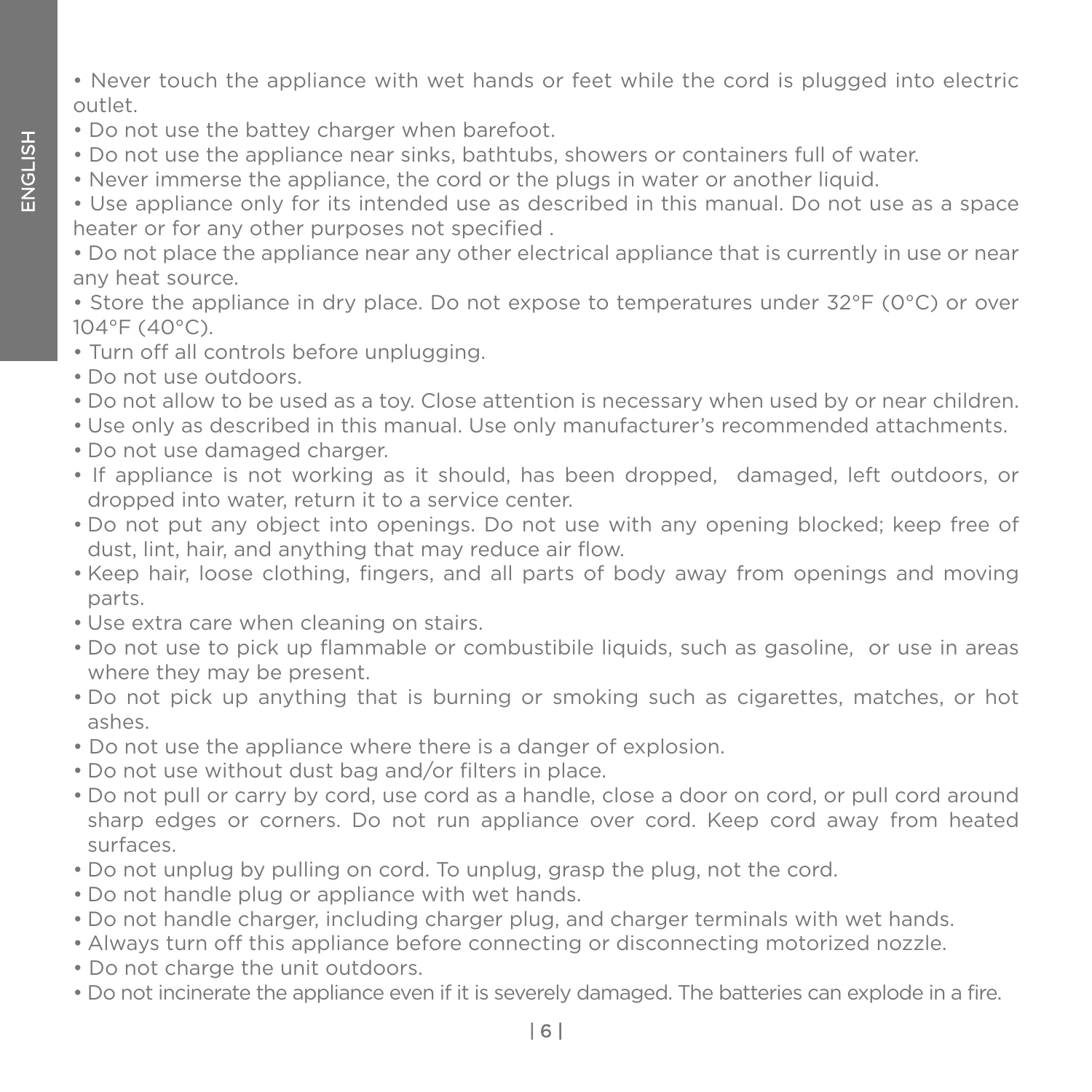- Only use the power supply included with the equipment.
- Use only the charger supplied by the manufacturer to recharge.
- The abandoned battery must break out from the vacuum cleaner and send it to an authorized service center.
- The battery must break out from the vacuum cleaner when it stores for long time.
- The charger is only suited the battery provided by the manufacturer.

• You must stop using the vacuum cleaner when the battery leak liquid and remove immediately. Use clean gauze or cotton to clean the liquid, and pay attention to any metal parts. Replace the battery when cleaned. (Wear gloves when performing this operation avoid skin contact with the battery liquid).

## SAVE THESE INSTRUCTIONS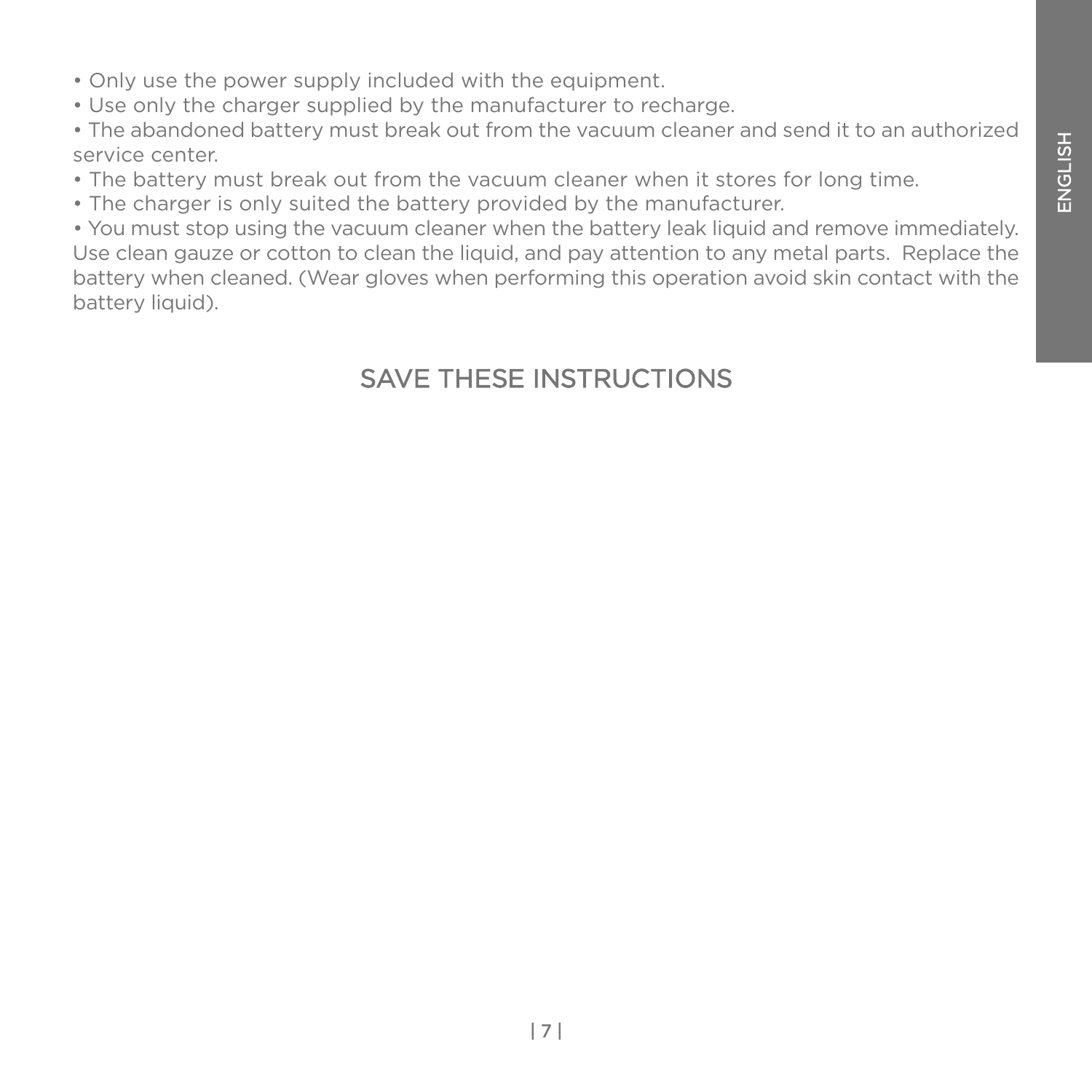#### PROPER USE OF THE PRODUCT

This appliance is intended for home use for cleaning damp, smooth surfaces such as windows, mirrors or tiles, in accordance with the instructions provided in this manual. The appliance is not intended to vacuum up spillages on the floor, drains or containers.

Only use this appliance with conventional window cleaners (no alcohol or foam cleaners). Please use this appliance only with accessories and spare parts approved by POLTI.

Please read these instructions carefully and keep them for future reference.

Polti declines liability for any damage or accident derived from any use of this appliance which does not comply with the instructions contained in this booklet.

## 1. CHARGING THE BATTERY

![](_page_7_Picture_6.jpeg)

**WARNING** 

To reduce the risk of personal injury unplug the power cord from the electrical outlet and let the appliance and the accessories cool down completely before handling.

Always make sure that the appliance is unplugged before performing maintenance work of any kind, including adding water or cleaning the appliance.

The appliance is not supplied with the battery charged, therefore please charge the product before use.

To charge the appliance, proceed as follows: connect the power supply plug to the special socket of the appliance and insert the power supply plug to a suitable power socket.

The charging / operating LED will start flashing red. When the LED turns a steady green (after about 2 1/2 hours), the appliance is charged and ready for use.

When the battery is discharged, the appliance will stop working and the LED will be off. A full battery recharge makes it possible to clean up to 860 ft**²**.

## 2. USE

![](_page_7_Picture_16.jpeg)

2.1 Connect the window cleaning frame, to the base until it is locked.

![](_page_7_Picture_18.jpeg)

2.2 Turn on the appliance by moving the switch forward. The operating / recharge LED will turn on.

![](_page_7_Picture_20.jpeg)

2.3 Place the window cleaning frame on the upper part of the window and using a slight pressure move downward.

![](_page_7_Picture_22.jpeg)

2.4 Once the cleaning operation is finished, turn off the appliance by moving the switch backward.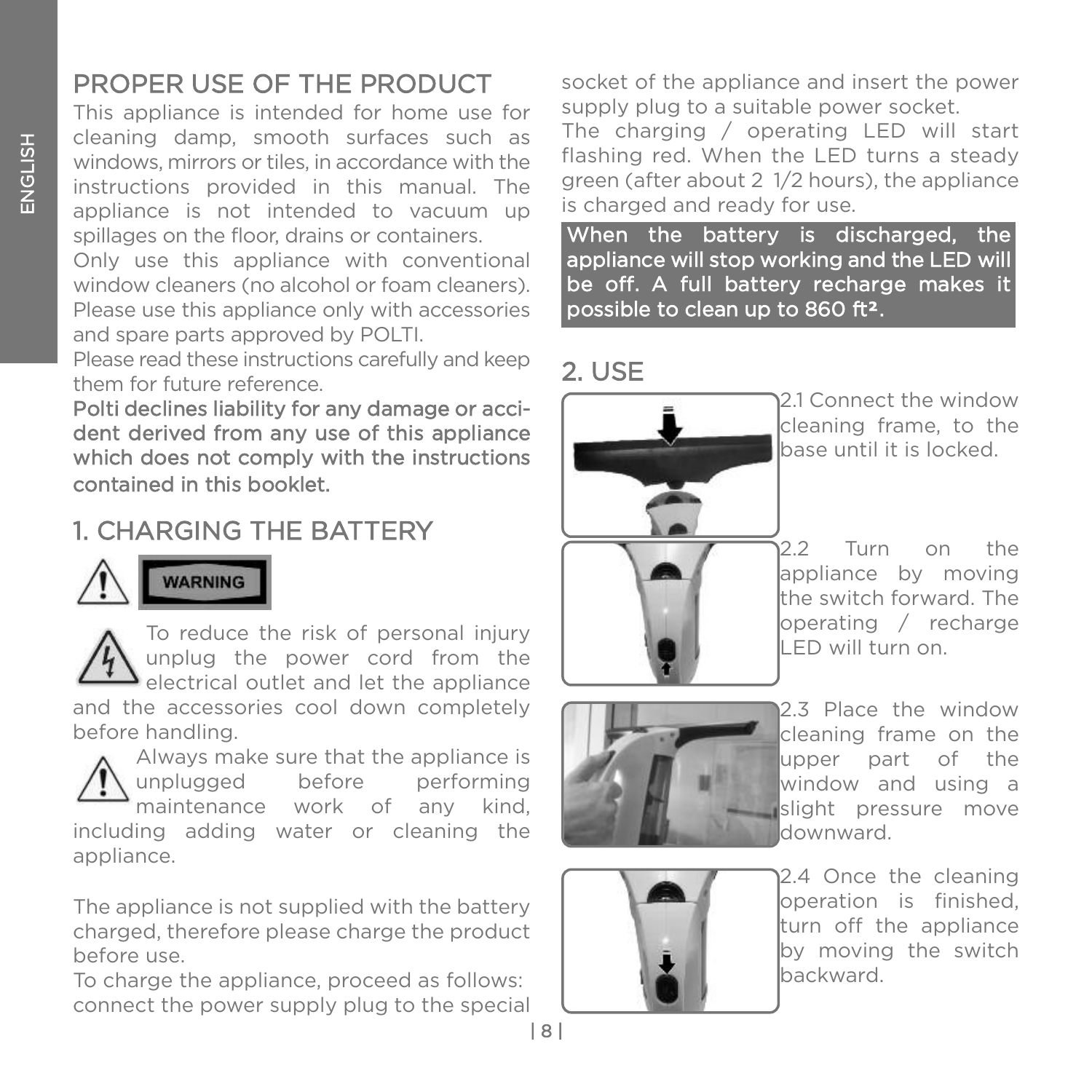## 3. EMPTYING THE DIRT COLLECTION TANK

When the dirty water in the tank has reached its maximum level, the tank must be emptied as follows:

![](_page_8_Picture_3.jpeg)

3.1 Turn the appliance off.

![](_page_8_Picture_5.jpeg)

3.2 Pull the tank stopper.

# 6. CLEANING THE TANK UNIT

5. CLEANING OF THE WINDOW

5.1 Release the window cleaning frame and re-

5.2 Rinse the frame under running water and

a moist cloth. Do not use solvents or detergents which may harm the body material. The cloths provided can be washed by following the instructions included on the label.

![](_page_8_Picture_8.jpeg)

CLEANING FRAME

move it from the base.

let it dry.

6.1 Remove the tank unit , empty it.

![](_page_8_Picture_10.jpeg)

3.3 Tilt the tank and drain the dirty water.

3.4 Replace the tank stopper. 3.5 Resume cleaning operations.

WARNING: If the maximum filling level is exceeded, small quantities of water can leak out of the ventilation slots. Always empty the tank before the maximum filling level is reached.

## 4. CARE OF YOUR APPLIANCE

Before performing any maintenance operation, make sure that the appliance is off and/or disconnected from the mains.

To clean the body of the appliance, simply use

![](_page_8_Picture_17.jpeg)

6.2 Squeeze the tank cap with filter.

![](_page_8_Picture_19.jpeg)

6.3 Unscrew the tank stopper water filter, rinse all the components under running water and let them dry.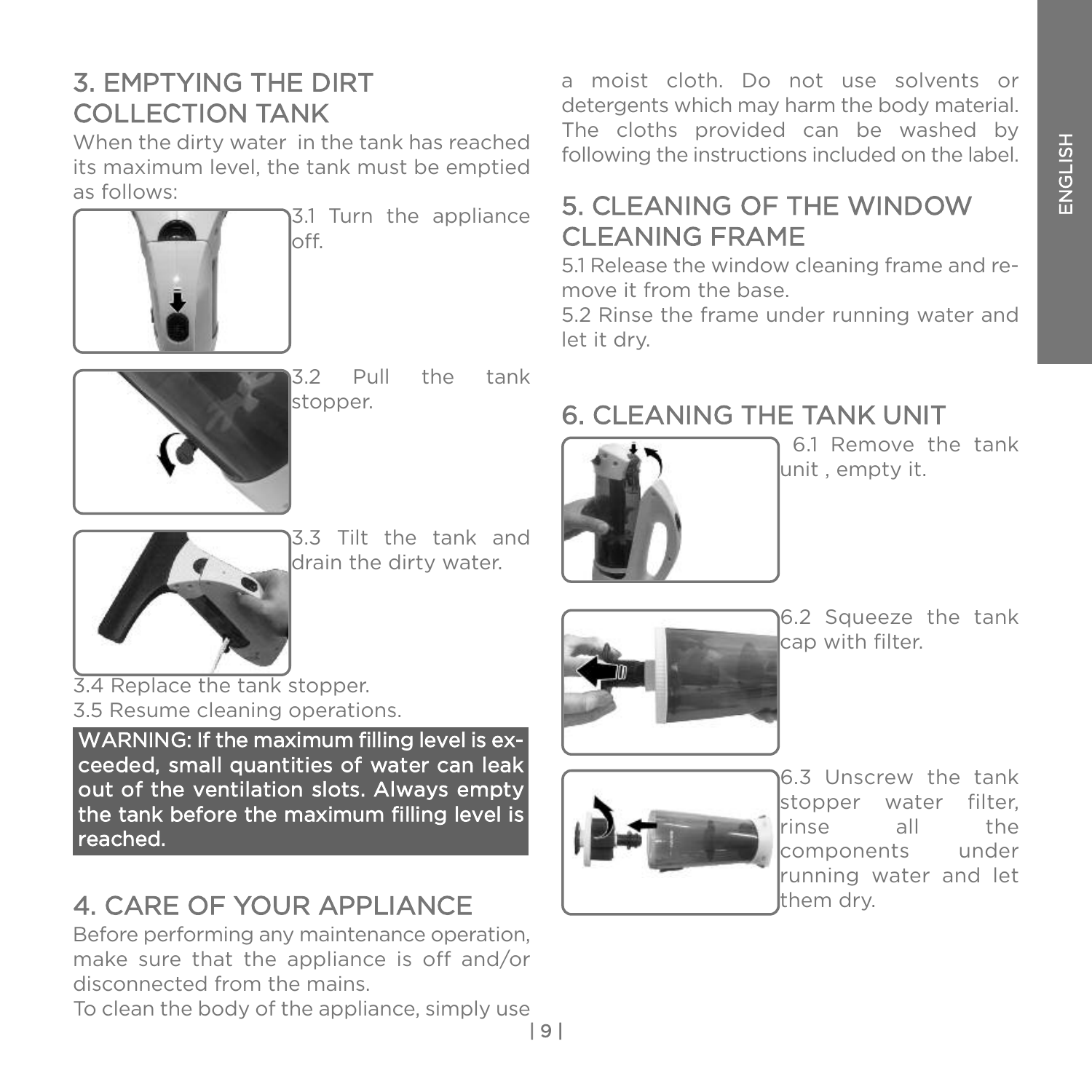#### 7. REMOVAL AND DISPOSAL OF BATTERY PACK

The appliance may only be opened in order to dispose of the battery pack

Remove the battery pack and dispose of properly (at a collection site or the dealer).

![](_page_9_Picture_4.jpeg)

![](_page_9_Figure_5.jpeg)

#### **WARNING**

Do not expose the battery to direct sunlight, heat or fire, because there is a risk of explosion. Do not open the battery, as there is a risk of an electrical shock, and the chance for irritating or caustic vapors to escape.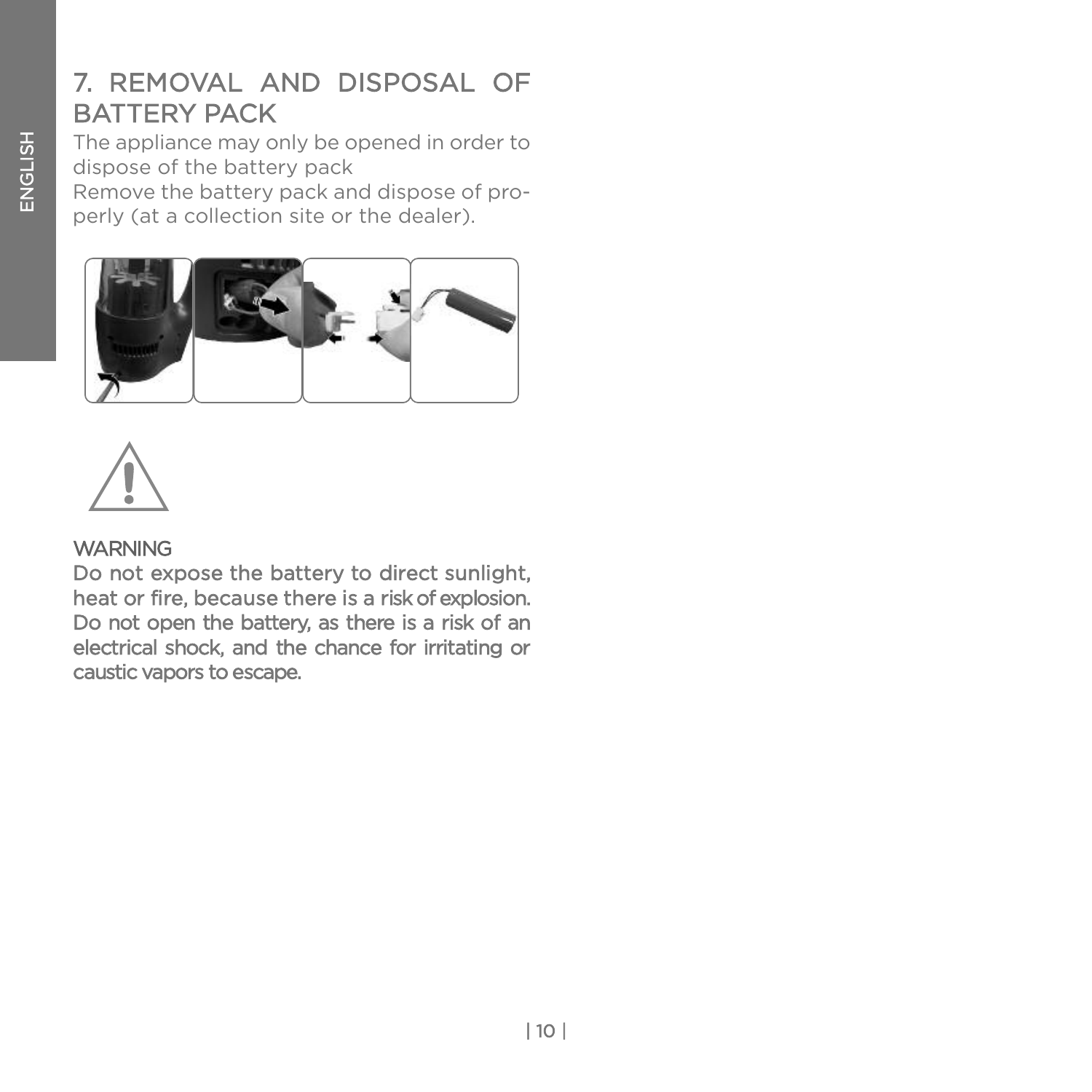## 8. TROUBLESHOOTING

| <b>PROBLEM</b>                             | <b>CAUSE</b>                       | <b>SOLUTION</b>                                                       |
|--------------------------------------------|------------------------------------|-----------------------------------------------------------------------|
| The appliance won't turn on                | Battery discharged                 | Charge the battery accor-<br>ding to the instructions in<br>chapter 1 |
|                                            | ON/OFF switch is turned off        | Turn on the ON/OFF<br>switch.                                         |
| The windows remains dirty or<br>with halos | Windows are excessively<br>dirty   | Perform another clea-<br>ning                                         |
|                                            | Detergent is not appropriate       | Change detergent                                                      |
| Water comes out from the<br>openings       | Tank is full.                      | Empty the tank                                                        |
| Bad smell during the use                   | Tank and/or its parts are<br>dirty | Wash the tank and its<br>parts                                        |

## LIMITED WARRANTY

#### WHO IS COVERED:

This product is warranted to the original purchaser or the person receiving the product as a gift, it is warrented against defects in materials and workmanship as based on the date of original purchase from an Authorized Dealer. The original sales receipt showing the product name and the purchase date from an authorized retailer is considered proof of the date of purchase.

#### WHAT IS COVERED:

Subject to the exclusions contained below, Polti USA, Inc. warrants this product to be free from defects in materials and workmanship for a period of 1 (one) year from the date of purchase. At its option, Polti USA, Inc. will either repair the product at no charge, using new or refurbished replacement parts; exchange the product with a product that is new or which has been manufactured from new, or serviceable used parts and is at least functionally equivalent to the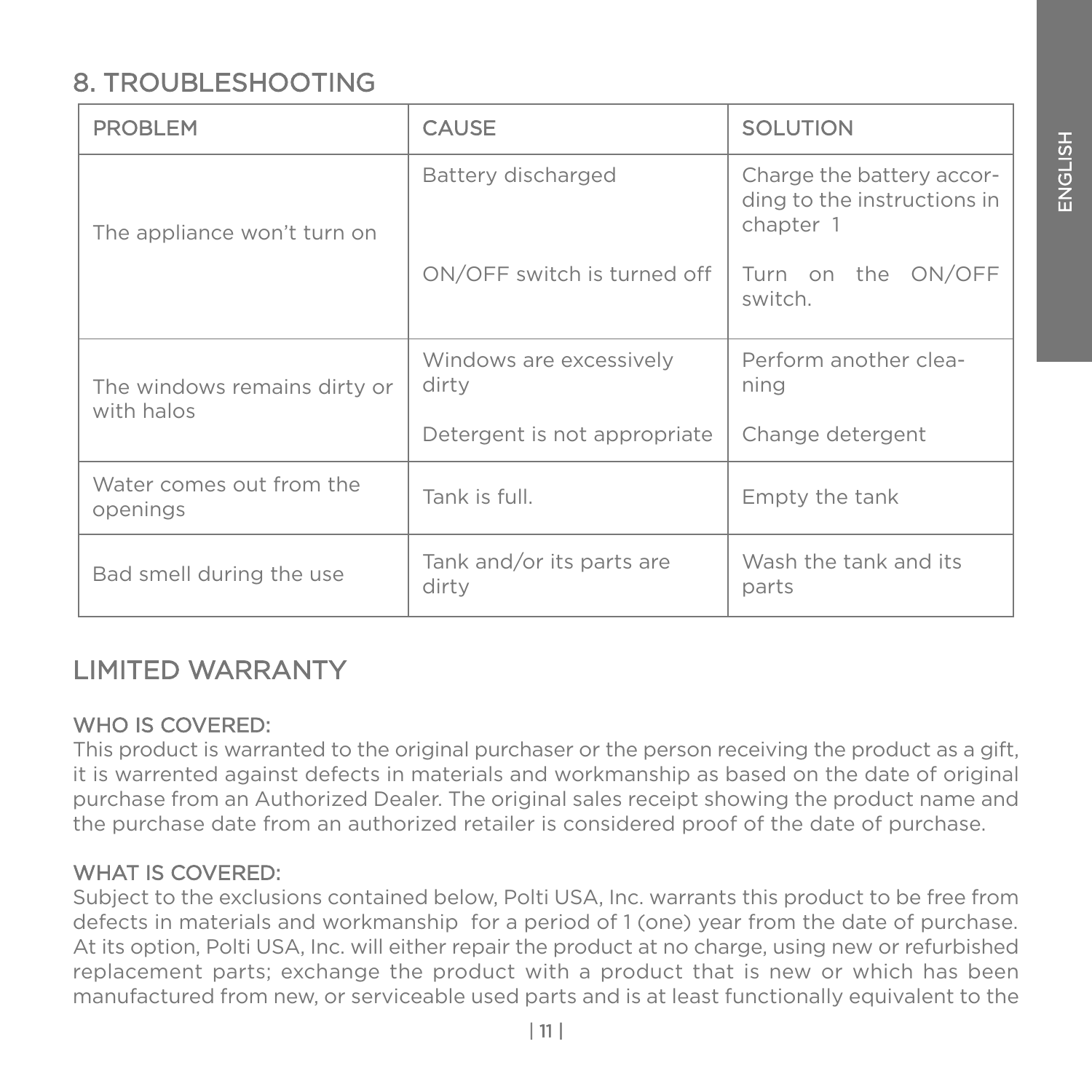original product in current inventory; or refund the original purchase price of the product. Polti USA, Inc. warrants replacement products or parts provided under this warranty against defects in materials and workmanship from the date of the replacement or repair for the remaining portion of the original product's warranty. When a product or part is exchanged, any replacement item becomes your property and the replaced item becomes Polti USA, Inc.'s property.

When a refund is given, your product becomes Polti USA, Inc.'s property. Replacement products can only be sent if all warranty requirements are met. Failure to follow all requirements can result in delay or denial of warranty.

#### WHAT IS NOT COVERED EXCLUSIONS AND LIMITATIONS:

This limited warranty does not cover defects due to incorrect use or use other than that is identified in the instruction manual, which is an integral part of the contract of sale for the product. The limited warranty does not cover parts that are subject to normal wear and tear (consumables such as filters, brushes, etc.),

Defects or damage that result from (a) the use of non-Polti original accessories, spare parts or consumables, (b) improper operation, storage, misuse or abuse, accident or neglect, such as physical damage (cracks, scratches, etc.) to the surface of the product resulting from misuse, (c) use of the products for commercial purposes; (d) subjecting the product to abnormal usage or conditions, (e) limescale build-up, and (f) chance (fire, short circuit) which are not the fault of Polti USA, Inc., are excluded from coverage.

Polti will accept no responsibility for any injury to people or animals or damage to property directly or indirectly resulting from failure to follow the instructions provided in the instruction manual, including, without limitation, warnings and product maintenance instructions.

The limited warranty does not cover damage caused by service performed by anyone other than an Authorized Service Location, to a product or a part that has been modified without written permission, if the recommended maintenance of the product is not correctly performed or if any product's serial number has been removed or defaced.

#### THIS LIMITED WARRANTY DOES NOT COVER:

• Product repair and/or part replacement because of improper use or maintenance, connections to improper voltage supply, power line surge, lighting damage, unauthorized repair or other cause not within the control of Polti USA, Inc..

• Damage from mishandled shipments or transit accidents when returning product.

• A product that requires modification or adaptation to enable it to operate in any country other than the country for which it was designed, manufactured, approved and/or authorized, or repair of products damaged by these modifications.

• Product lost in shipment and no signature verification receipt can be provided.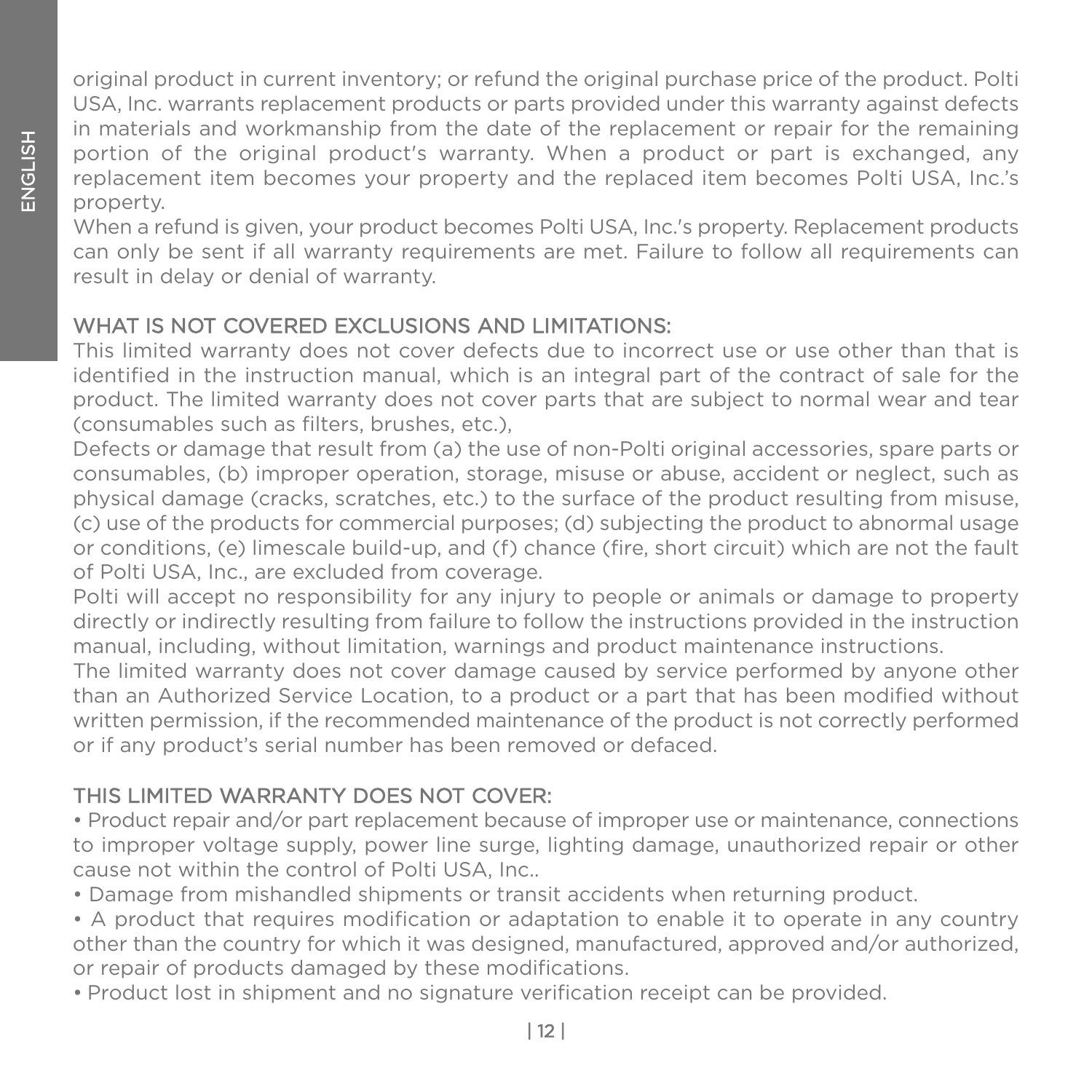• Failure to operate in accordance with the Instructions Manual. WHAT OTHER LIMITATIONS ARE THERE?

ANY IMPLIED WARRANTIES, INCLUDING, WITHOUT LIMITATION, THE IMPLIED WARRANTIES OF MERCHANTABILITY AND FITNESS FOR A PARTICULAR PURPOSE SHALL BE LIMITED TO THE DURATION OF THIS LIMITED WARRANTY, OTHERWISE THE REPAIR, REPLACEMENT, OR REFUND AS PROVIDED UNDER THIS EXPRESS LIMITED WARRANTY IS THE EXCLUSIVE REMEDY OF THE CONSUMER, AND IS PROVIDED IN LIEU OF ALL OTHER WARRANTIES, EXPRESS OR IMPLIED. IN NO EVENT SHALL POLTI USA, INC. BE LIABLE, WHETHER IN CONTRACT OR TORT (INCLUDING NEGLIGENCE) FOR DAMAGES IN EXCESS OF THE PURCHASE PRICE OF THE PRODUCT OR ACCESSORY, OR FOR ANY INDIRECT, INCIDENTAL, SPECIAL OR CONSEqUENTIAL DAMAGES OF ANY KIND, OR LOSS OF REVENUE OR PROFITS, OR OTHER FINANCIAL LOSS ARISING OUT OF OR IN CONNECTION WITH THE ABILITY OR INABILITY TO USE THE PRODUCTS, TO THE FULL EXTENT THESE DAMAGES MAY BE DISCLAIMED BY LAW.

Some states and jurisdictions do not allow the limitation or exclusion of incidental or consequential damages, or limitation on the length of an implied warranty, so the above limitations or exclusions may not apply to you. This warranty gives you specific legal rights, and you may also have other rights that vary from state to state or from one jurisdiction to another.

#### TO OBTAIN ASSISTANCE

For technical support go to www.polti.com and select customer care / technical support or call:

USA: 1-888-99-POLTI (1-888-997-6584) Monday - Friday: 8am - 6pm EST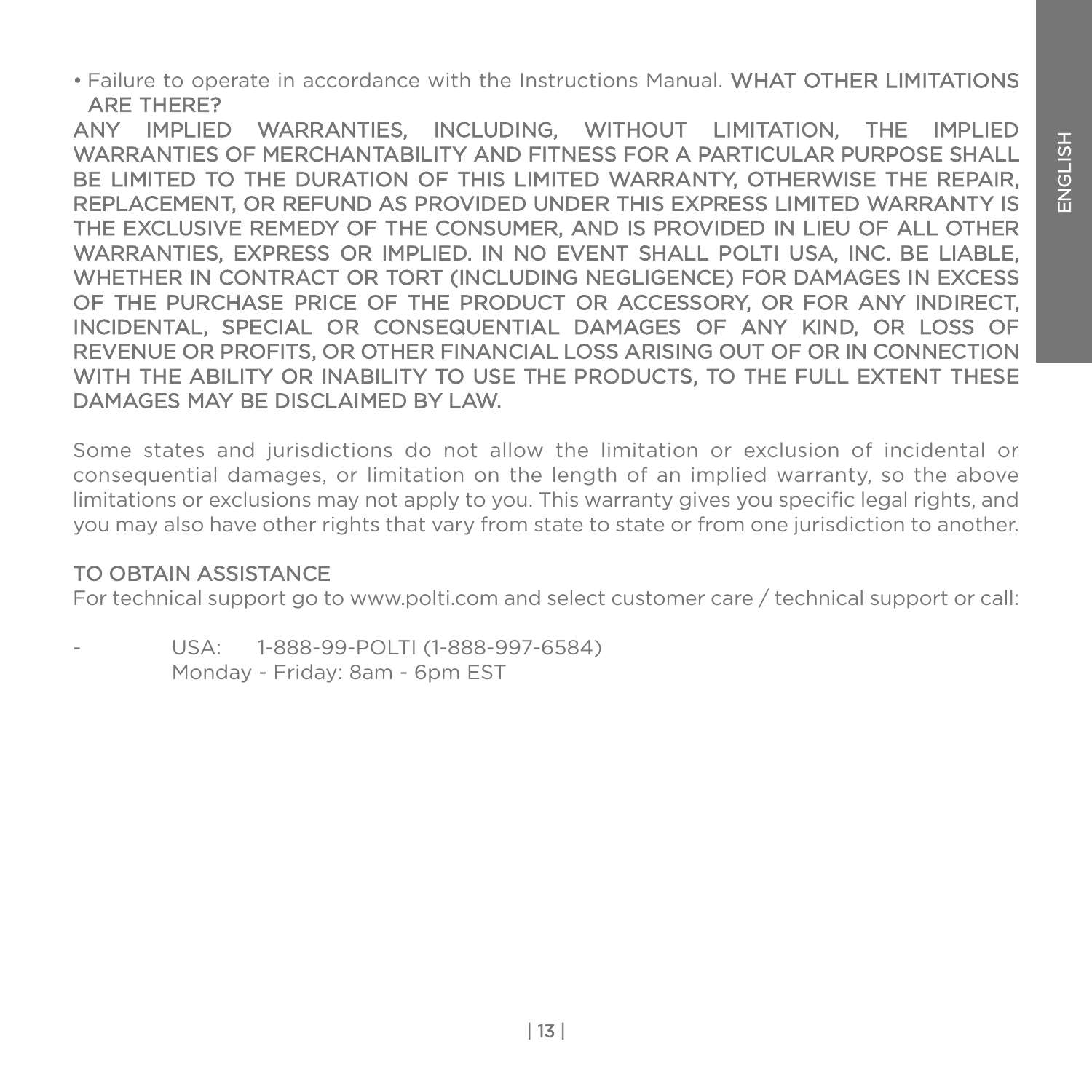**FRANÇAIS** FRANÇAIS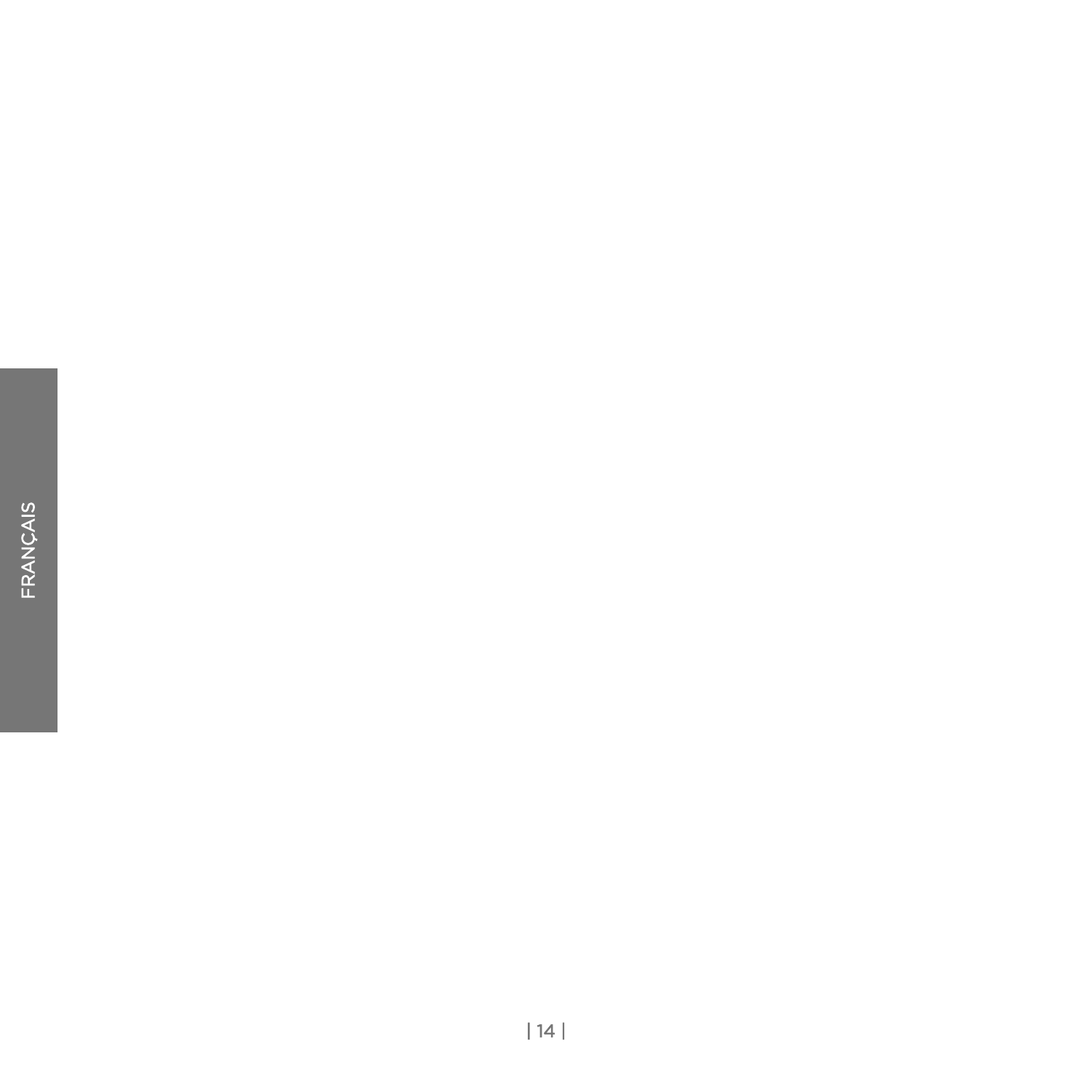# BIENVENUE DANS LE MONDE DE POLTI

## ENREGISTREZ VOTRE PRODUIT

![](_page_14_Picture_3.jpeg)

Connectez-vous au site www.polti.com ou appelez le Service Après-Vente Polti et enregistrez votre produit. Vous bénéficierez d'une offre de bienvenue, serez toujours informé des dernières nouveautés Polti et pourrez acheter les accessoires et les consommables.

Pour enregistrer votre produit, vous devez entrer, outre les données personnelles, le numéro de série (SN) figurant sur sur l'étiquette argentée située sur la boîte et sous l'appareil.

Pour gagner du temps et avoir votre numéro de série toujours à portée de main, notez-le dans l'espace prévu à cet effet sur le verso de la couverture du manuel.

Vous trouverez les consommables et accessoires optionnels dans les meilleures boutiques d'électroménager ou sur le site web www.polti.com. Pour vérifier la compatibilité, cherchez / demandez le code PANAxxxx indiqué pour chaque accessoire sur la liste que vous trouverez à la page 2. Si le code est absent, veuillez contacter le Service Client pour plus d'information.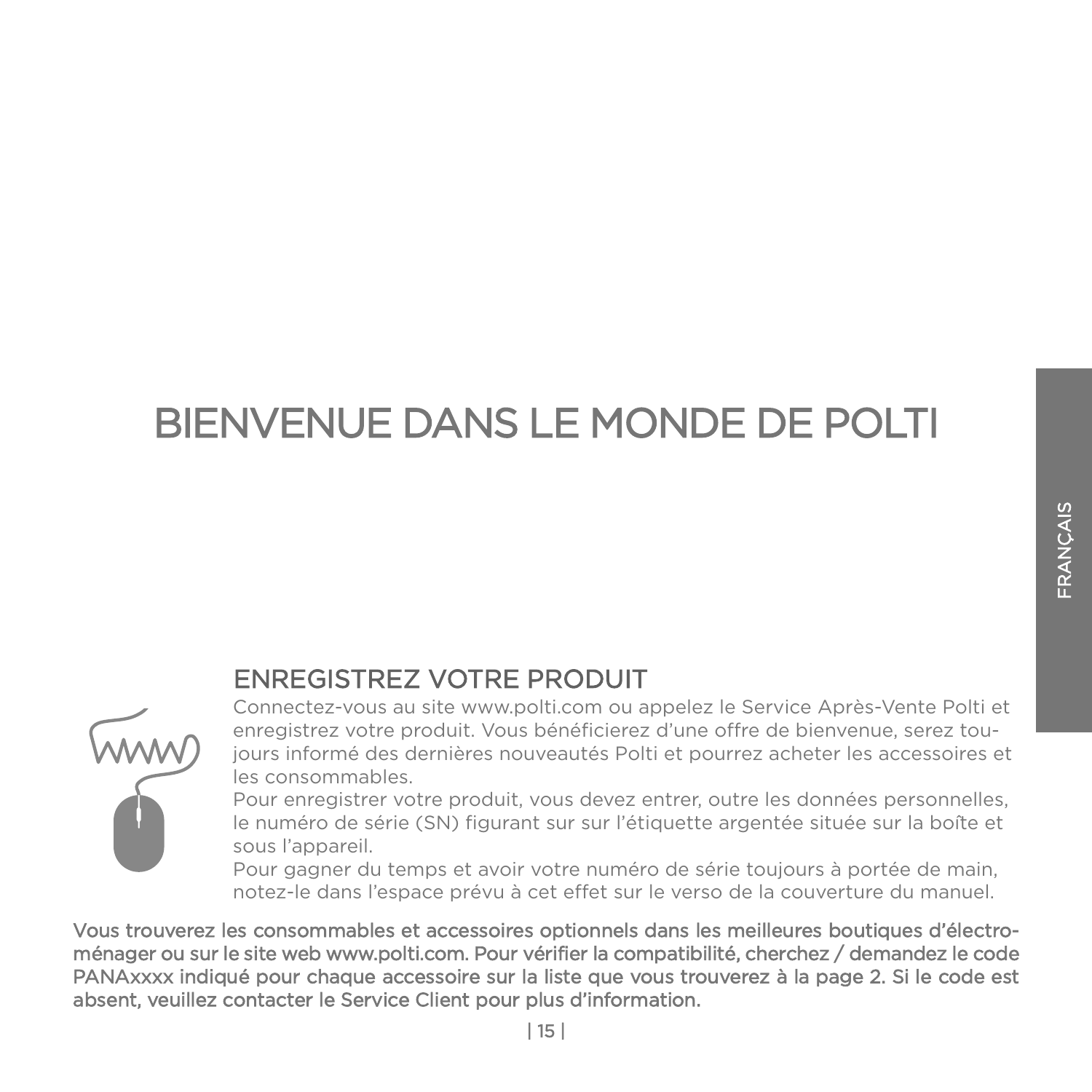# CONSIGNES DE SÉCURITÉ IMPORTANTES

# IL EST IMPORTANT DE LIRE ET DE COMPRENDRE TOUTES LES INSTRUCTIONS ET MISES EN GARDE AVANT D'UTILISER LE NETTOYEUR À VAPEUR

![](_page_15_Picture_2.jpeg)

SYMBOLE ALERTE DE SÉCURITÉ : Ce symbole indique qu'il existe un risque potentiel de blessure. Le symbole d'alerte de sécurité ("DANGER", "ATTENTION" ou "AVERTISSEMENT") précède le message de sécurité.

![](_page_15_Picture_4.jpeg)

SIGNAL DE DANGER : Ce symbole indique une situation dangereuse imminente qui, si elle n'est pas évitée, entraînera la mort ou des blessures graves.

![](_page_15_Picture_6.jpeg)

SIGNAL D'ATTENTION : Ce symbole indique une situation potentiellement dangereuse qui, si elle n'est pas évitée, pourrait entraîner la mort ou des blessures graves. Il souligne les conditions qui présentent un risque sérieux pour la sécurité personnelle.

![](_page_15_Picture_8.jpeg)

SIGNAL IMPORTANT : Indique une situation potentiellement dangereuse qui, si elle n'est pas évitée, peut entraîner des blessures mineures ou modérées, et met en garde contre des pratiques dangereuses.

Ces messages de sécurité indiquent le danger potentiel et les moyens de réduire les risques de blessures, ainsi que les risques encourus si vous ne suivez pas les instructions.

CONSERVER CES INSTRUCTIONS POUR CONSULTATION ULTÉRIEURE Toute utilisation non conforme aux présentes recommandations annulera la garantie.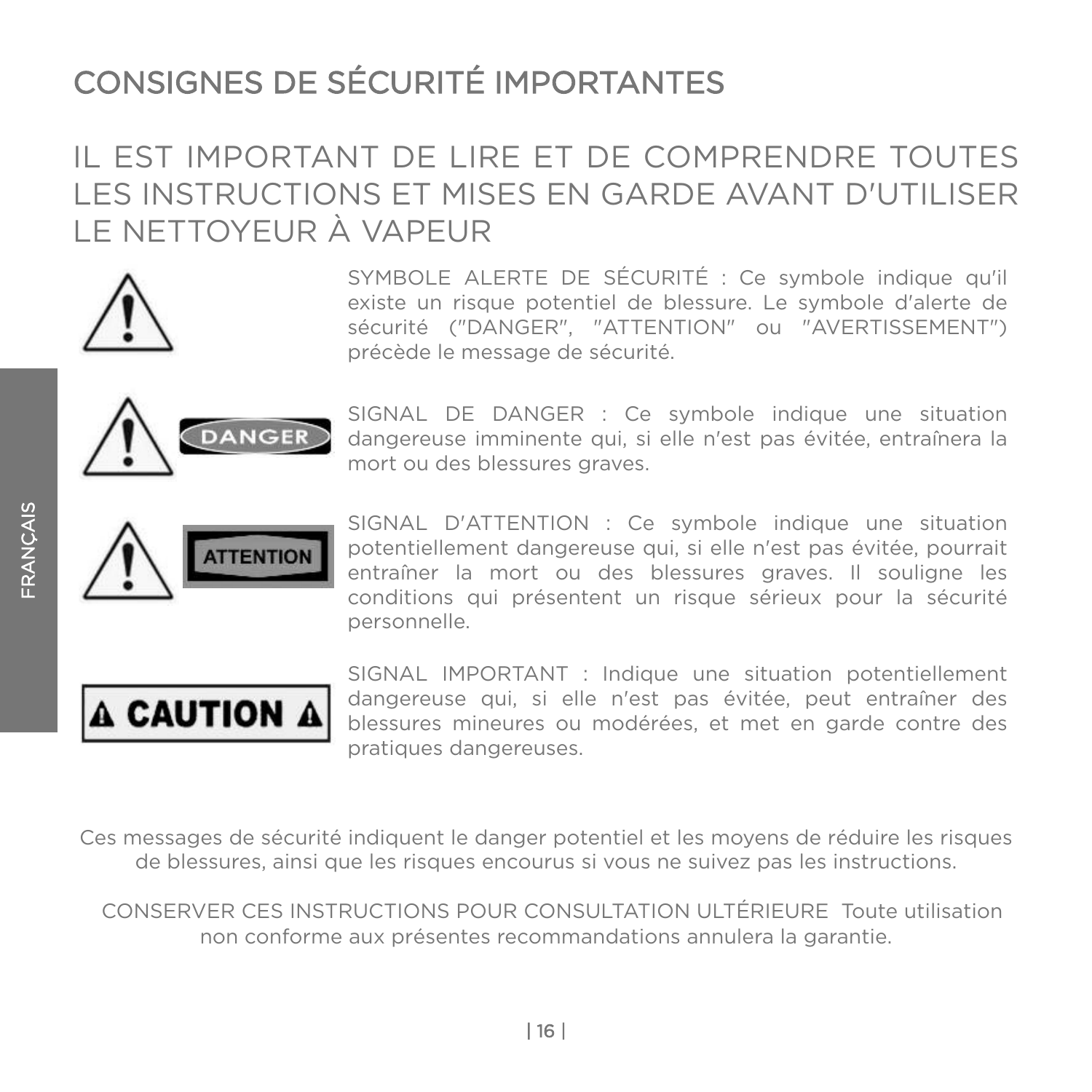#### INFORMATIONS SUR LA SÉCURITÉ Ce produit est uniquement destiné à un usage domestique

Cet appareil doit être utilisé sur un circuit d'une puissance nominale de plus de 120 volts et est équipé en usine d'un cordon électrique spécifique et d'une fiche pour permettre la connexion à un circuit électrique approprié. Veiller à ce que l'appareil soit branché à une prise ayant la même configuration que la fiche. Aucun adaptateur ne doit être utilisé avec cet appareil. Si l'appareil doit être rebranché pour une utilisation sur un autre type de circuit électrique, le rebranchement doit être réalisé par un èlectricien qualifié.

![](_page_16_Picture_2.jpeg)

![](_page_16_Picture_3.jpeg)

## CONSIGNES DE SÉCURITÉ IMPORTANTES

Lorsque vous utilisez un appareil électrique, des précautions de base doivent toujours être respectées, y compris les suivantes :

LIRE ATTENTIVEMENT TOUTES LES INSTRUCTIONS AVANT D'UTILISER L'APPAREIL. ATTENTION – Pour réduire le risque de choc électrique, incendie ou blessure:

• Ne laissez pas l'appareil sans surveillance lorsqu'il est branché. Débranchez l'appareil lorsqu'il n'est pas utilisé et avant l'entretien.

• Ne l'utilisez pas en extérieur.

• Le système de câblage auquel l'appareil est branché doit être conforme aux lois et règlements applicables.

• Tout branchement de l'appareil à une tension inadéquate peut causer des blessures ou un incendie ou endommager l'appareil. Avant de brancher l'appareil, s'assurer que la tension correspond à la valeur indiquée sur la plaque signalétique de l'appareil. Aucun adaptateur ne doit être utilisé avec cet appareil.

• Si l'appareil reste inutilisé, le débrancher de la prise électrique. Ne jamais laisser l'appareil sans surveillance lorsqu'il est branché.

• Toujours s'assurer que l'appareil est débranché avant toute opération d'entretien, y compris de nettoyage.

• Toujours éteindre l'appareil en appuyant sur l'interrupteur on/off avant de le débrancher du réseau.

• Ne pas utiliser l'appareil en présence d'éléments effilochés ou endommagés, et ne pas essayer d'effectuer des réparations. Si le câble est endommagé, il doit être remplacé par le fabricant,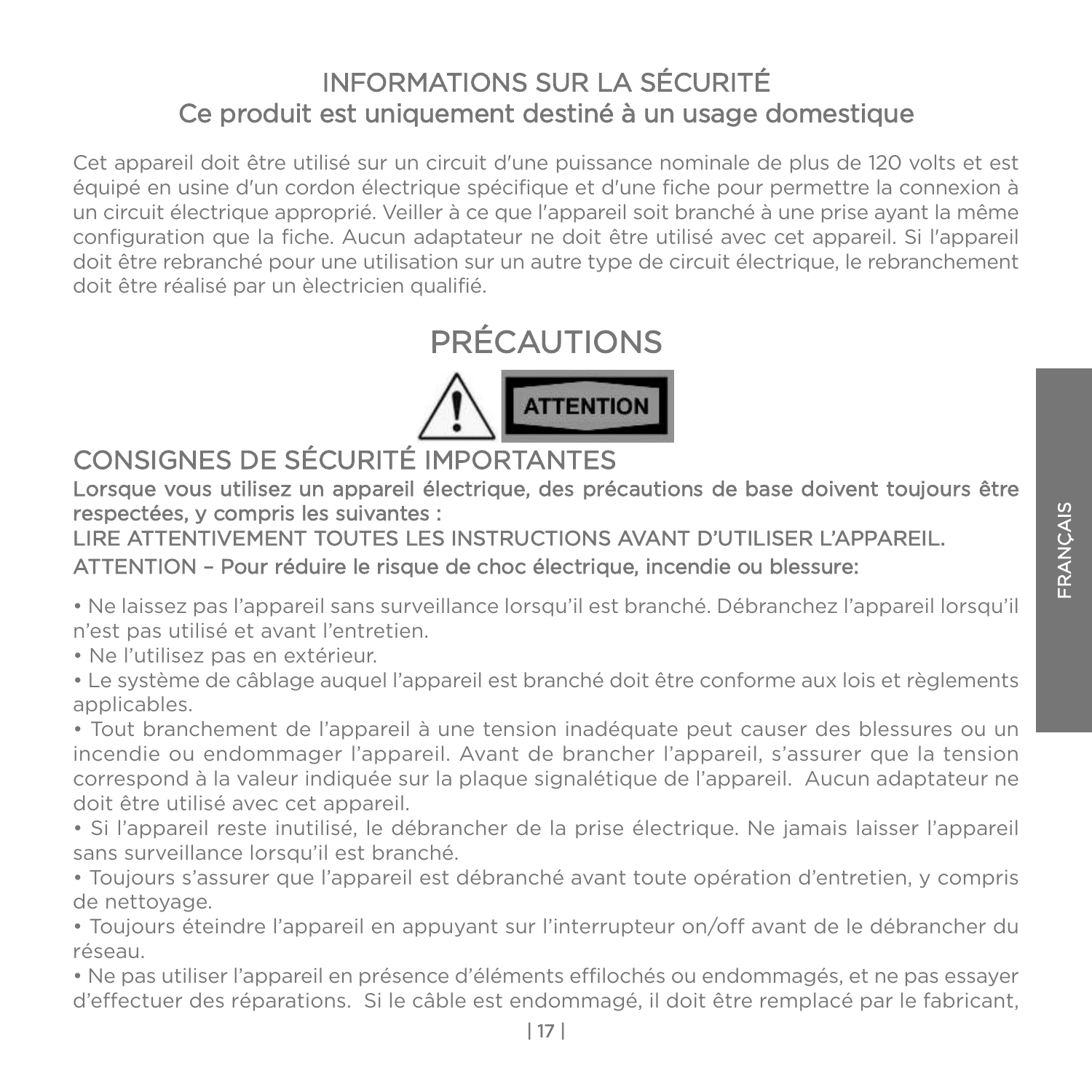son service après-vente ou des personnes de qualification similaire afin d'éviter tout danger.

- Ne jamais toucher l'appareil avec les mains ou les pieds mouillés quand la fiche est branchée.
- N'utilisez pas le chargeur de batterie pieds nus.
- Ne pas utiliser l'appareil à côté d'un lavabo, d'une baignoire, d'une douche ou d'un récipient plein d'eau.
- Ne jamais plonger l'appareil, le cordon ou les fiches dans l'eau ou dans d'autres liquides.
- Utiliser l'appareil conformément à l'usage prévu dans ce manuel. Ne pas utiliser comme appareil de chauffage ou à d'autres fins non indiquées.
- Ne pas placer l'appareil près d'un autre appareil électrique en cours d'utilisation ou d'une source de chaleur.
- Ranger l'appareil et la batterie dans un endroit sec. Ne pas exposer à des températures inférieures à 32°F (0°C) ou supérieures à 104°F (40°).
- Éteignez toutes les commandes avant de le débrancher.
- Ne l'utilisez pas en extérieur.
- Ne pas l'utiliser comme un jouet. Ne l'utiliser qu'avec une extrême précaution en présence d'enfants.
- L'utilisation doit être conforme au manuel. N'utiliser que les accessoires recommandés par le fabricant.
- N'utilisez pas un chargeur endommagé.
- En cas de fonctionnement anormal de l'appareil ou s'il a subi une chute, a été abîmé, oublié dehors ou est tombé dans l'eau, apportez-le à un service après vente.
- Ne pas utiliser avec une ouverture bloquée ; éliminer toute trace de poussière, peluches, cheveux, et tout ce qui pourrait réduire le débit de l'air.
- Tenez les cheveux, les vêtements larges, les doigts et toute autre partie du corps loin des ouvertures et des éléments en mouvement.
- Utiliser avec prudence lors du nettoyage des escaliers.
- N'aspirer aucun objet incandescent ou émettant de la fumée, tels que cigarettes, allumettes ou cendres chaudes.
- Ne pas utiliser l'appareil dans des lieux présentant un risque d'explosion.
- Ne pas utiliser l'appareil dans des lieux présentant un risque d'explosion.
- Ne pas utiliser sans sac à poussière et/ou sans filtre.
- Ne pas tirer ni porter l'appareil par le cordon, ne pas utiliser le cordon comme une poignée, ne pas fermer de porte sur le cordon et ne pas le frotter contre des bords et des coins tranchants. Ne pas faire rouler l'appareil sur le cordon. Éloigner le cordon des surfaces chauffées.
- Ne pas débrancher l'appareil en tirant le cordon. Pour débrancher, tirer au niveau de la fiche et pas du cordon.
- Ne manipulez pas la fiche ou l'appareil avec les mains mouillées.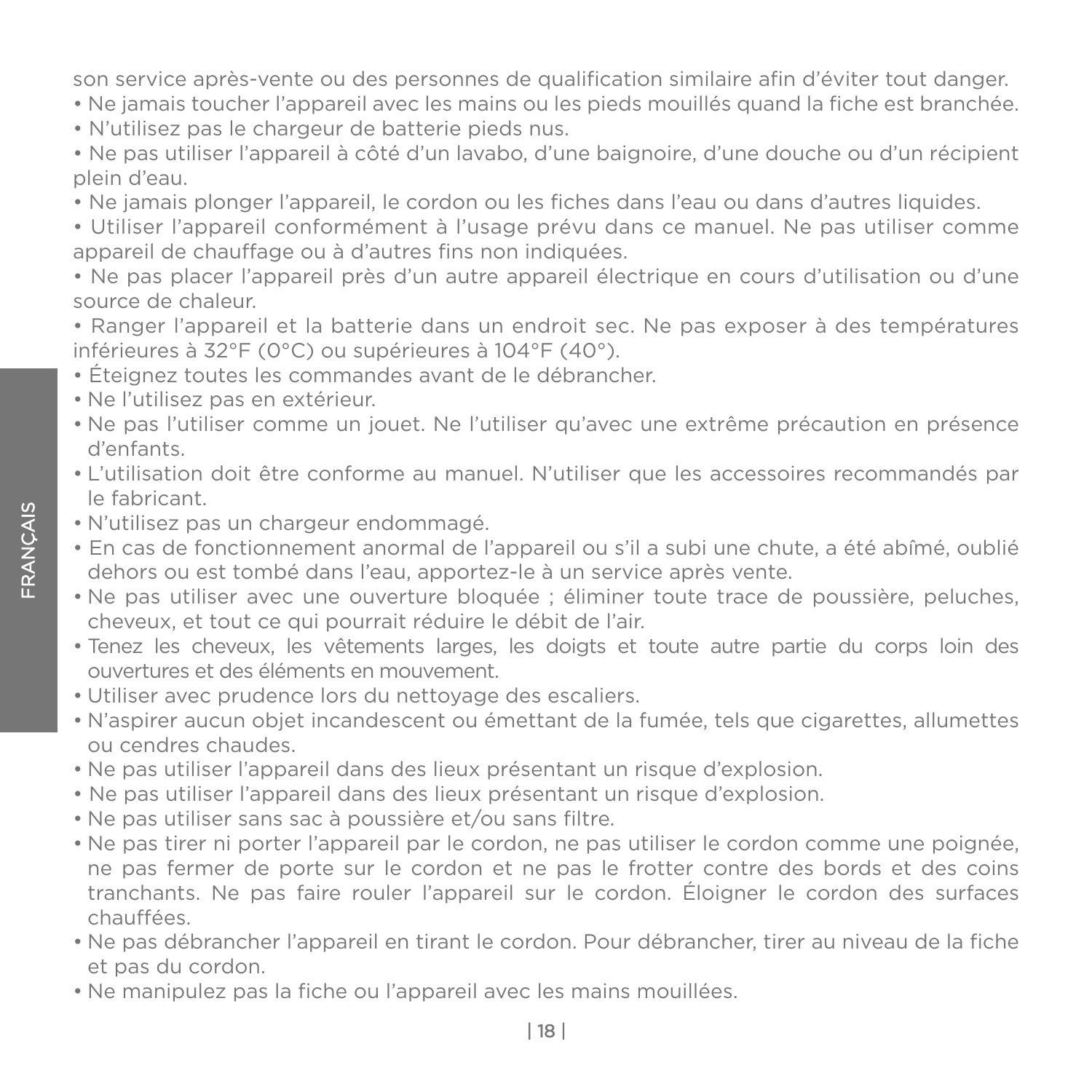- Ne pas manipuler le chargeur, la fiche du chargeur ou les bornes du chargeur avec des mains mouillées.
- Éteignez toujours cet appareil avant de brancher et de débrancher la buse motorisée.
- Ne chargez pas l'appareil en extérieur.
- Ne brûlez pas l'appareil, même s'il est sérieusement endommagé. Les batteries peuvent exploser dans un feu.
- Utilisez uniquement l'alimentation fournie avec l'équipement.
- Pour recharger l'appareil, n'utiliser que le chargeur fourni par le fabricant.
- La batterie abandonnée doit être extraite de l'aspirateur et envoyée à un service après-vente autorisé.
- La batterie doit être extraite hors de l'aspirateur lorsque celui-ci est stocké pendant une longue période.
- Le chargeur n'est adapté qu'à la batterie fournie par le fabricant.

• Vous devez arrêter d'utiliser l'aspirateur lorsque la batterie perd du liquide et immédiatement le retirer. Utilisez de la gaze propre ou du coton pour essuyer le liquide, et faire particulièrement attention aux parties métalliques. Remplacez la batterie lorsqu'elle est propre (Portez des gants pour effectuer cette opération pour éviter le contact de la peau avec le liquide de la batterie).

## CONSERVER CES INSTRUCTIONS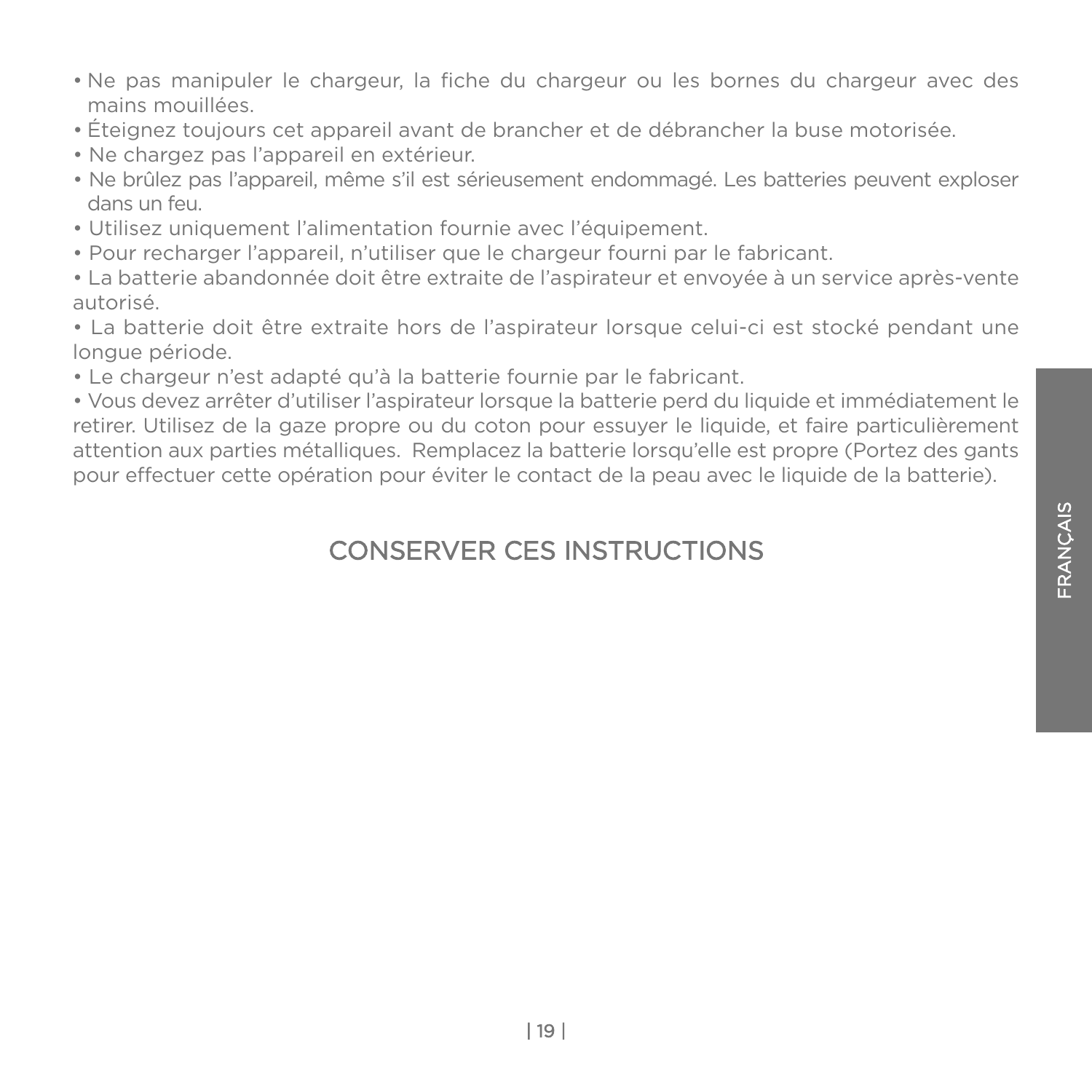#### UTILISATION CORRECTE DU PRODUIT

Cet appareil est destiné à un usage domestique et uniquement pour le nettoyage de surfaces lisses telles que fenêtres, miroirs ou carrelages, conformément aux descriptions et aux instructions présentées dans ce manuel. L'appareil n'a pas pour but d'être utilisé pour aspirer les déversements sur le sol, les égouts ou les conteneurs.

Utilisez uniquement cet appareil avec des nettoyages pour vitre classique (pas de nettoyants à base d'alcool ou de mousse).

Veuillez utiliser cet appareil uniquement avec les accessoires et les pièces détachées approuvées par POLTI.

Lire attentivement et conserver ces instructions car elles pourraient être utiles à l'avenir.

POLTI S.p.A. et ses distributeurs déclinent toute responsabilité pour tout accident dû à une utilisation de l'appareil qui ne correspond pas aux conditions d'emploi énoncées ci-dessus.

#### 1. CHARGEMENT DE LA BATTERIE

![](_page_19_Picture_7.jpeg)

Pour réduire le risque de blessure, débrancher le câble d'alimentation de la prise électrique et laisser refroidir complètement l'appareil et les accessoires avant de les manipuler.

S'assurer que l'appareil est débranché avant d'effectuer tout type d'entretien, y compris l'ajout d'eau ou le nettoyage de l'appareil.

La batterie n'est pas chargée à l'achat du produit ; veillez donc la charger avant de l'utiliser.

Pour charger l'appareil, procéder comme suit :

Relier la broche du chargeur à la prise correspondante de l'appareil. Introduire la fiche du chargeur dans une prise de courant appropriée. La led fonctionnement / recharge commence à clignoter en rouge. Lorsque la led verte reste allumée (au bout de 2 heures et demi environ), l'appareil est chargé et prêt à être utilisé.

Lorsque la batterie est déchargée, l'appareil arrête de fonctionner et la led s'éteint. Une batterie entièrement rechargée permet de nettoyer jusqu'à 860 ft de surface.

#### 2. UTILISATION

![](_page_19_Picture_15.jpeg)

2.1 Connectez le cadre de nettoyage des vitres sur la base jusqu'à ce qu'il soit verrouillé.

![](_page_19_Picture_17.jpeg)

2.2 Allumer l'appareil en déplaçant l'interrupteur vers l'avant. La led fonctionnement recharge s'allume.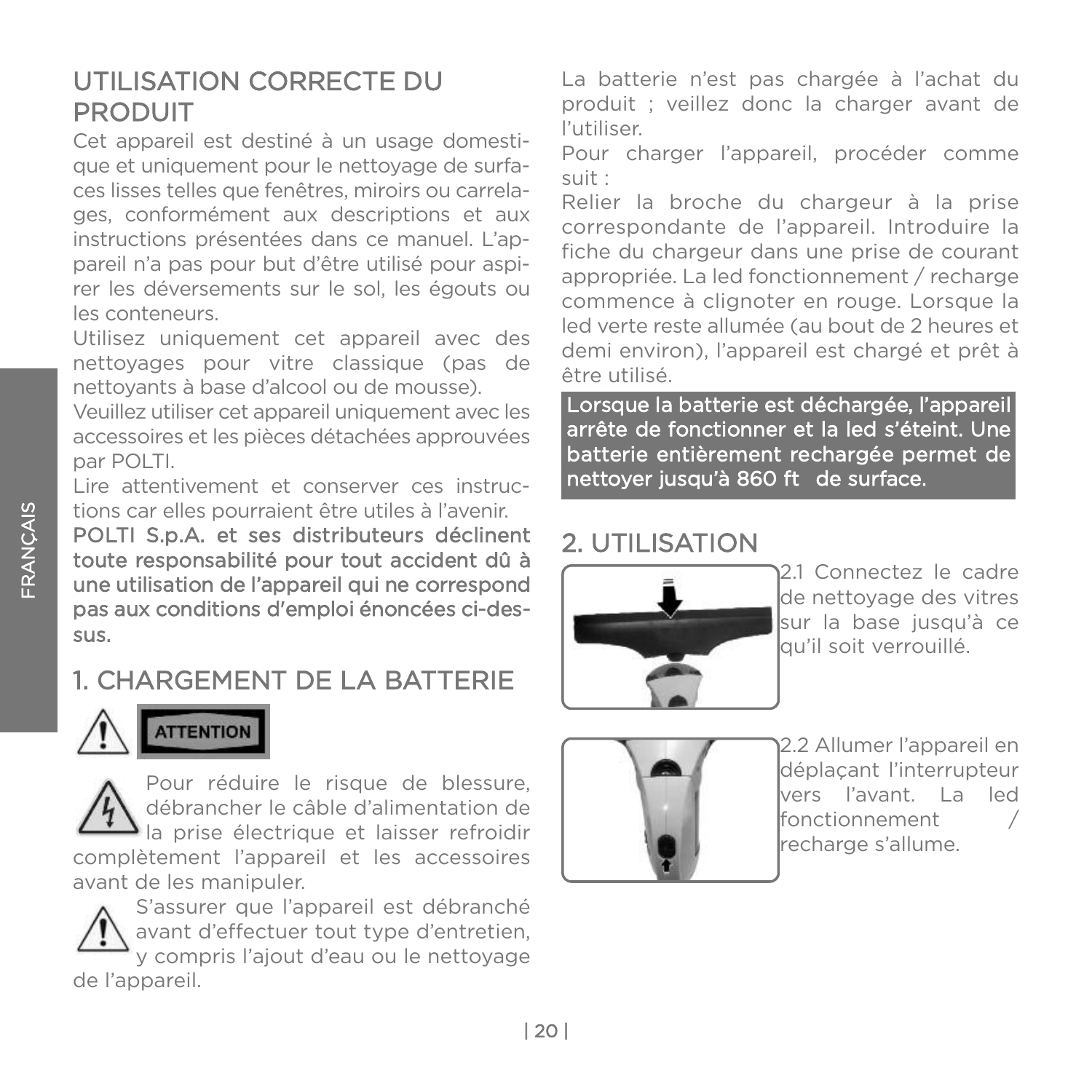![](_page_20_Picture_1.jpeg)

2.3 Appuyer la raclette lave-vitres sur la partie haute de la fenêtre et descendre vers le bas en faisant légèrement pression.

![](_page_20_Picture_3.jpeg)

2.4 Une fois les opérations de nettoyage terminées, éteindre l'appareil en déplaçant l'interrupteur vers l'arrière.

## 3. VIDANGE DU RÉSERVOIR DE RÉCUPÉRATION SALETÉ

Lorsque le réservoir atteint le niveau max. d'eau sale, il faut le vider en procédant de la façon suivante :

![](_page_20_Picture_7.jpeg)

3.1 Éteindre l'appareil.

![](_page_20_Picture_9.jpeg)

![](_page_20_Picture_10.jpeg)

3.3 Incliner le réservoir de sorte à permettre à l'eau sale de sortir.

#### 3.4 Remettre le bouchon du réservoir. 3.5 Reprendre la tâche de nettoyage.

ATTENTION : Si l'on dépasse le niveau maximum de remplissage, il est possible que de petites quantités d'eau débordent des fentes d'aération. Vider toujours le réservoir avant de dépasser le niveau maximum de remplissage.

#### 4. CONSEILS POUR L'ENTRETIEN **GENERAL**

Avant d'effectuer quelque opération d'entretien que ce soit, s'assurer que l'appareil est éteint et/ou débranché du réseau électrique.

Pour nettoyer la coque plastique de l'appareil, nous vous recommandons l'utilisation d'un chiffon humide. Eviter l'usage de solvants ou produits détergents qui pourrait endommager la surface plastique. Les chiffons fournis peuvent être lavés en suivant les instructions fournies sur l'étiquette.

## 5. NETTOYAGE DE LA VITRE NETTOYAGE DU CADRE

5.1 Débloquer la raclette lave-vitres et la retirer de la base

5.2 Rincer la raclette sous l'eau courante et la laisser sécher.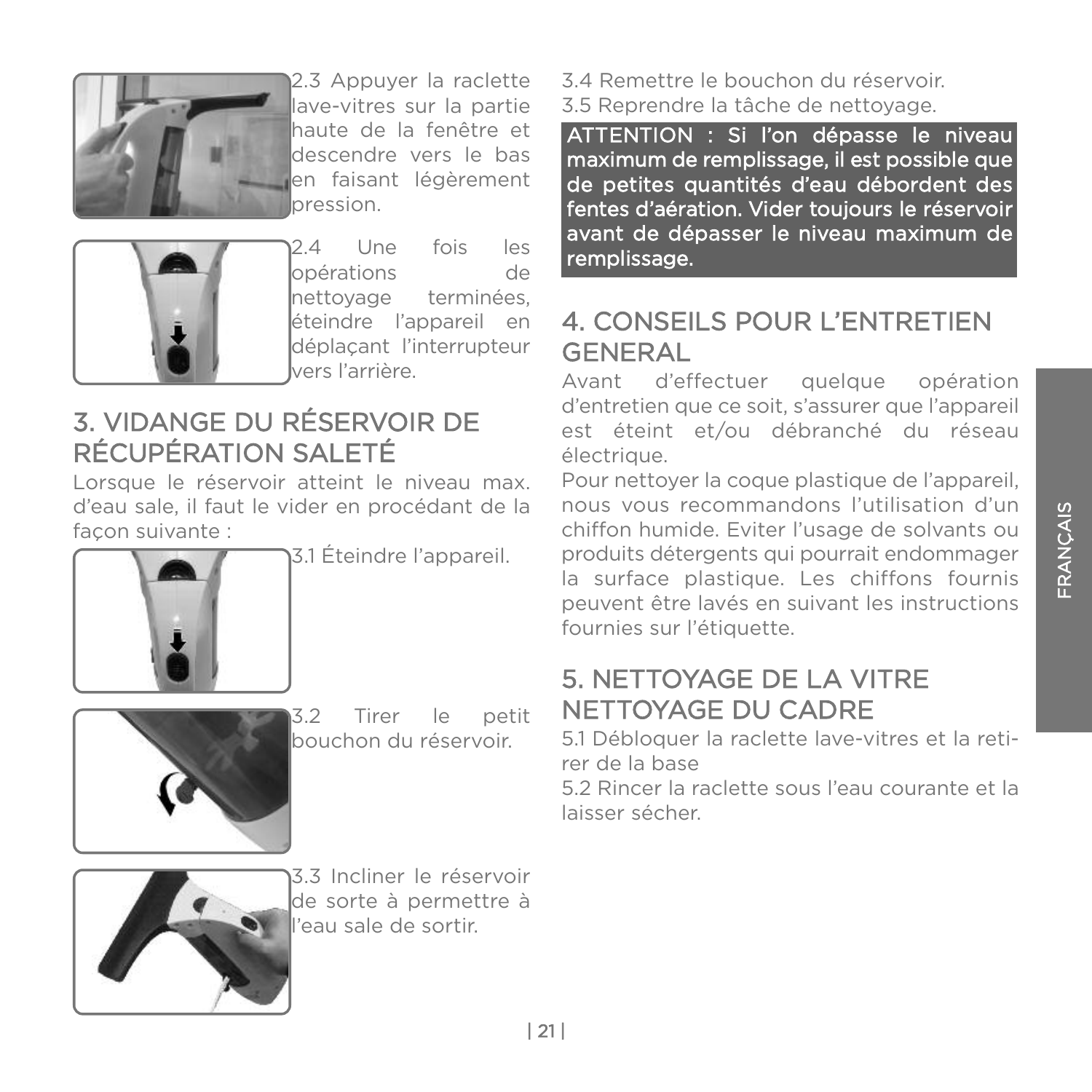## 6. NETTOYAGE DU GROUPE RÉSERVOIR

![](_page_21_Picture_1.jpeg)

6.1 Retirer le groupe réservoir et le vider.

![](_page_21_Picture_3.jpeg)

AVERTISSEMENT

Ne pas exposer la batterie à la lumière solaire directe, à la chaleur ou au feu, car il y a un risque d'explosion.

Ne pas ouvrir la batterie, car cela présente un risque de choc électrique, ainsi que la possibilité de libération de vapeurs irritantes ou caustiques.

![](_page_21_Picture_7.jpeg)

6.2 Serrer le bouchon du réservoir avec filtre.

![](_page_21_Picture_9.jpeg)

6.3 Dévisser le bouchon du réservoir c/filtre et 'essorer, puis rincer tous les composants sous l'eau courante et les laisser sécher.

## 7. RETRAIT ET ÉLIMINATION DE LA BATTERIE

L'appareil peut uniquement être ouvert pour retirer la batterie

Retirer la batterie et l'éliminer correctement (sur un site de tri ou à un revendeur)

![](_page_21_Picture_14.jpeg)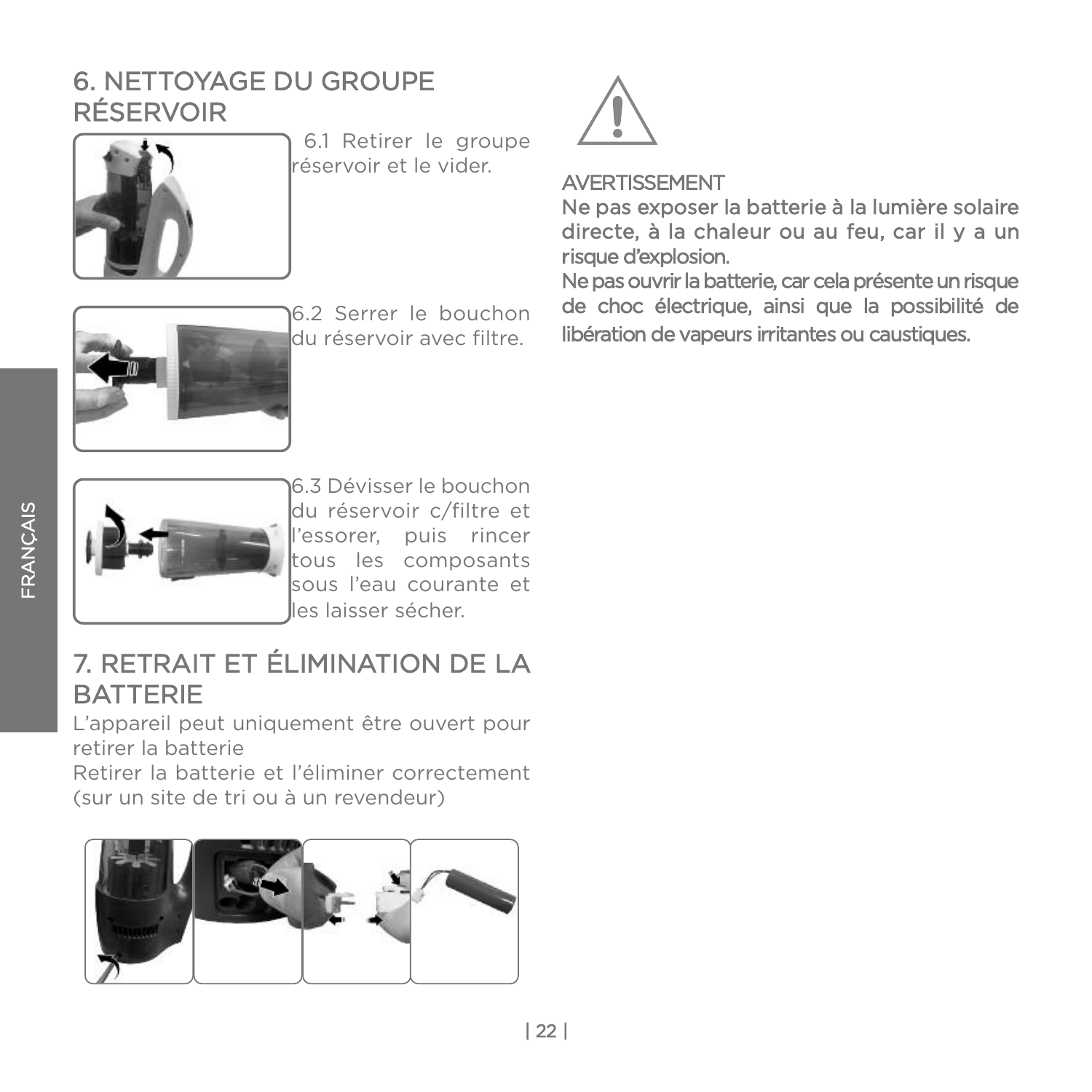| <b>PROBLÈME</b>                                       | <b>CAUSE</b>                                    | <b>SOLUTION</b>                                                                |
|-------------------------------------------------------|-------------------------------------------------|--------------------------------------------------------------------------------|
| L'appareil ne s'allume pas                            | La batterie est déchargée                       | Charger la batterie selon<br>les instructions présentes<br>dans les chapitre 1 |
|                                                       | L'interrupteur ON/OFF est<br>éteint             | Allumer<br>l'interrupteur<br>ON/OFF.                                           |
| La fenêtre reste sale ou pré-<br>sente des auréoles   | Les fenêtres sont extrême-<br>ment sales        | Procéder à un nouveau<br>nettoyage                                             |
|                                                       | Le détergent n'est pas ap-<br>proprié           | Changer de détergent                                                           |
| De l'eau sort des ouvertures                          | Le réservoir est plein.                         | Vider le réservoir                                                             |
| Présence de mauvaises<br>odeurs pendant l'utilisation | Le réservoir et / ou ses piè-<br>ces sont sales | Laver le réservoir et ses<br>pièces                                            |

# GARANTIE LIMITÉE

#### qUI EST COUVERT :

Ce produit est garanti à l'acheteur original ou à la personne recevant le produit en cadeau contre tout défaut de matériau et de fabrication, à compter de la date d'achat original auprès d'un Revendeur Agréé. Le ticket de caisse original indiquant le nom du produit et la date d'achat auprès d'un revendeur agréé atteste l'achat.

#### CE qUI EST COUVERT :

Sous réserve des exclusions énoncées ci-dessous, Polti USA, Inc. garantit que ce produit est exempt de défauts de matériau et de fabrication pour une période de 1 (un) an à compter de la date d'achat. A sa discrétion, Polti USA, Inc. réparera le produit gratuitement, en utilisant des pièces de rechange

neuves ou rénovées, ou remplacera le produit par un produit qui est neuf ou qui a été fabriqué à partir de pièces neuves ou de pièces usagées réparables et est au moins équivalent sur le plan fonctionnel au produit d'origine dans l'inventaire actuel, ou bien remboursera le prix d'achat original du produit. Polti USA, Inc. garantit les produits ou pièces de remplacement fournis dans le cadre de la présente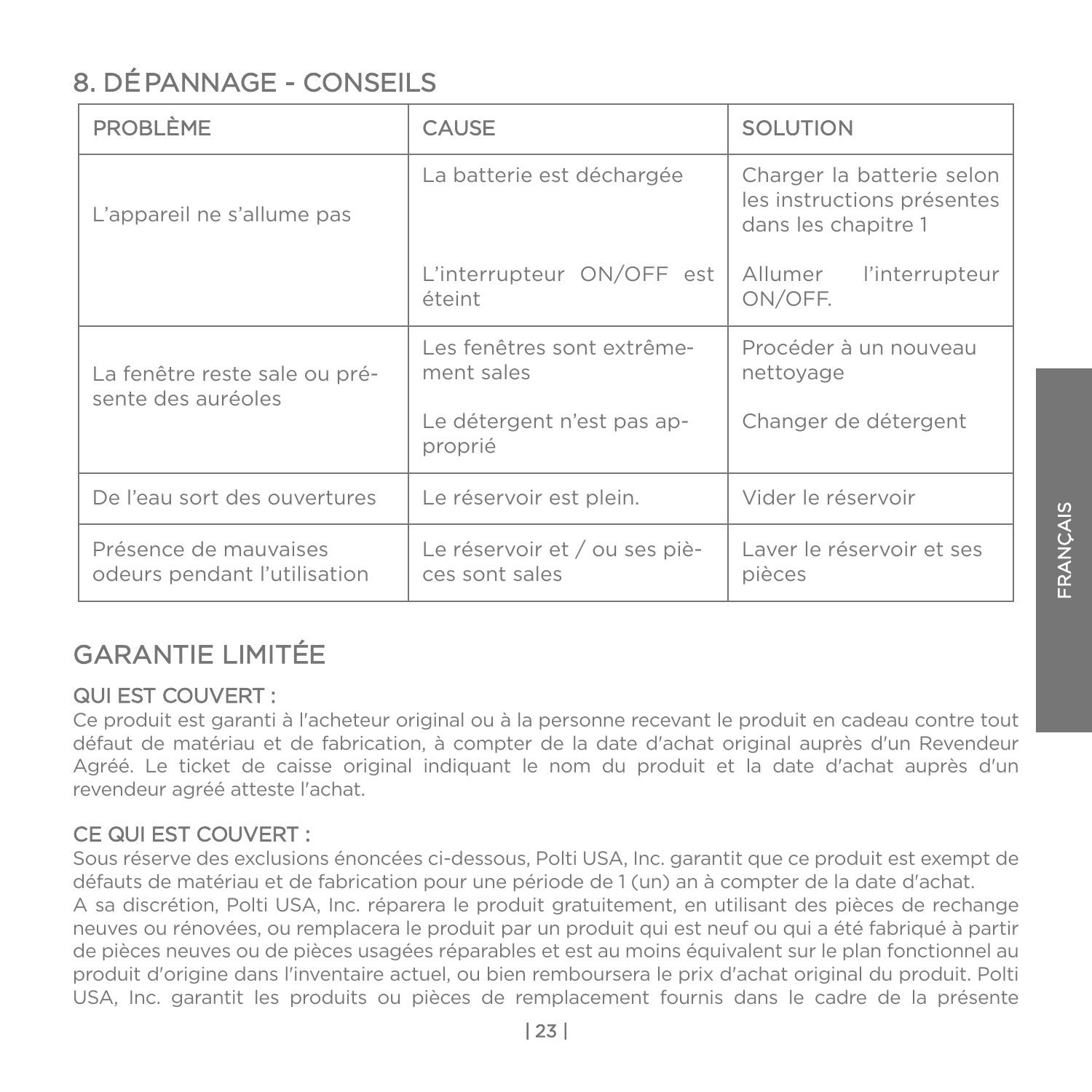garantie contre tout défaut de matériau et de fabrication à compter de la date de remplacement ou de réparation pour la période de garantie du produit d'origine restant à couvrir. Lorsqu'un produit ou une pièce est échangé(e), le produit ou la pièce de remplacement vous appartient et la propriété de l'article remplacé passe à Polti USA, Inc.

quand un remboursement est effectué, votre produit devient la propriété de Polti USA, Inc. Le produit de remplacement ne peut être envoyé que si toutes les conditions de la garantie sont remplies. Le nonrespect de toutes les conditions peut entraîner un retard ou un refus de garantie.

#### CE qUI N'EST PAS COUVERT EXCLUSIONS ET LIMITATIONS :

Cette garantie ne couvre pas les défauts dus à une mauvaise utilisation ou à une utilisation non décrite dans la notice d'emploi, qui fait partie intégrante du contrat de vente. La garantie limitée ne couvre pas les pièces qui sont soumises à une usure normale (consommables tels que filtres, brosses, etc.).

Les défauts ou dommages dérivant de (a) l'utilisation d'accessoires, de pièces de rechange ou de produits consommables non d'origine Polti, (b) un mauvais fonctionnement, stockage, une utilisation incorrecte ou abusive, un accident ou une négligence, comme les dommages physiques (fissures, éraflures, etc.) à la surface du produit suite à une mauvaise utilisation, (c) l'utilisation des produits à des fins commerciales, (d) la soumission du produit à un usage anormal ou à des conditions anormales, (e) l'accumulation de tartre, et (f) les causes fortuites (incendie, court-circuit) qui ne sont pas imputables à Polti USA, Inc., ne sont pas couverts par la garantie.

Polti décline toute responsabilité en cas de dommages à des personnes ou animaux ou en cas de dommages à des biens résultant directement ou indirectement du non-respect des instructions fournies dans la notice d'emploi, en particulier les avertissements et les instructions d'entretien du produit.

La garantie limitée ne couvre pas les dommages causés par un service réalisé par une personne autre qu'un SAV agréé, à un produit ou à une partie qui a été modifié(e) sans autorisation écrite, si l'entretien recommandé du produit n'est pas correctement effectué ou si le numéro de série d'un produit a été enlevé ou rendu illisible.

#### CETTE GARANTIE LIMITÉE NE COUVRE PAS :

- La réparation du produit et/ou le remplacement de la pièce suite à une utilisation ou à un entretien impropre, à des branchements sur une tension non conforme, à une surtension de la ligne d'alimentation, aux dégâts de la foudre, à une réparation non autorisée ou à toute autre cause indépendante de la volonté de Polti USA, Inc.
- Les dommages causés par des expéditions maltraité ou par des accidents pendant le transit lors du retour du produit.
- Un produit qui nécessite une modification ou une adaptation pour pouvoir fonctionner dans un pays autre que le pays pour lequel il a été conçu, fabriqué, approuvé et/ou autorisé, ou la réparation de produits endommagés par de telles modifications.
- Le produit perdu pendant l'expédition sans qu'un reçu de vérification de la signature ait pu être fourni.
- Le non-respect des recommandations figurant dans le Manuel Instructions.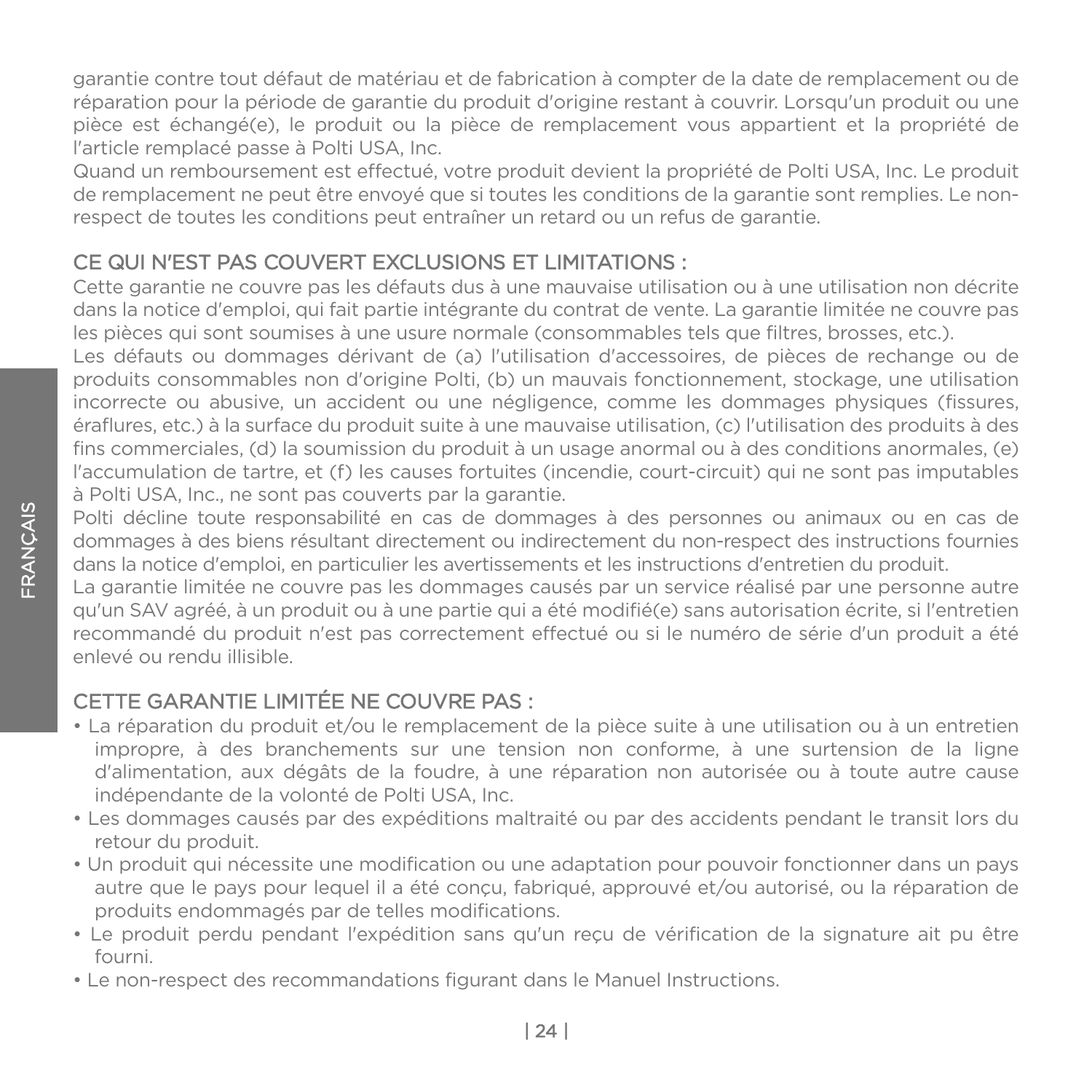#### qUELLES SONT LES AUTRES LIMITATIONS ?

TOUTE GARANTIE IMPLICITE, Y COMPRIS, SANS LIMITATION, LES GARANTIES IMPLICITES DE qUALITÉ MARCHANDE ET D'ADAPTATION À UN USAGE PARTICULIER, SERA LIMITÉE À LA DURÉE DE LA PRÉSENTE GARANTIE LIMITÉE ; DANS LE CAS CONTRAIRE, LA RÉPARATION, LE REMPLACEMENT OU LE REMBOURSEMENT PRÉVUS DANS CETTE GARANTIE LIMITÉE EXPRESSE SERONT LE RECOURS EXCLUSIF DU CONSOMMATEUR ET SERONT PROPOSES À LA PLACE DE TOUTES LES AUTRES GARANTIES, qU'ELLES SOIENT EXPRESSES OU IMPLICITES. EN AUCUN CAS POLTI USA, INC. NE SERA RESPONSABLE, qUE CE SOIT SUR LE PLAN CONTRACTUEL OU EXTRACONTRACTUEL (Y COMPRIS LA NÉGLIGENCE), DE DOMMAGES AU-DELÀ DU PRIX D'ACHAT DU PRODUIT OU DE L'ACCESSOIRE, OU DE TOUT DOMMAGE INDIRECT, ACCESSOIRE, SPÉCIAL OU CONSÉCUTIF DE qUELqUE NATURE qUE CE SOIT, OU DE PERTES DE REVENUS OU DE PROFITS, OU AUTRE PERTE FINANCIÈRE RÉSULTANT OU RATTACHÉE À LA CAPACITÉ OU À L'INCAPACITÉ À UTILISER LES PRODUITS, DANS TOUTE LA MESURE OU CES DOMMAGES PEUVENT êTRE EXCLUS PAR LA LOI.

Certains états et juridictions n'autorisent pas la limitation ou l'exclusion des dommages accessoires ou consécutifs, ou la limitation de la durée d'une garantie implicite, de sorte que les limitations ou exclusions susmentionnées peuvent ne pas s'appliquer à vous. Cette garantie vous accorde des droits légaux spécifiques, et vous pouvez également jouir d'autres droits qui varient d'un état à l'autre ou d'une juridiction à l'autre.

#### POUR OBTENIR UNE ASSISTANCE TECHNIqUE

Pour le support technique, visitez www.polti.com et sélectionnez service à la clientèle / support technique ou appelez :

- USA: 1-888-99-POLTI (1-888-997-6584) Lundi - Vendredi: 8am - 6pm EST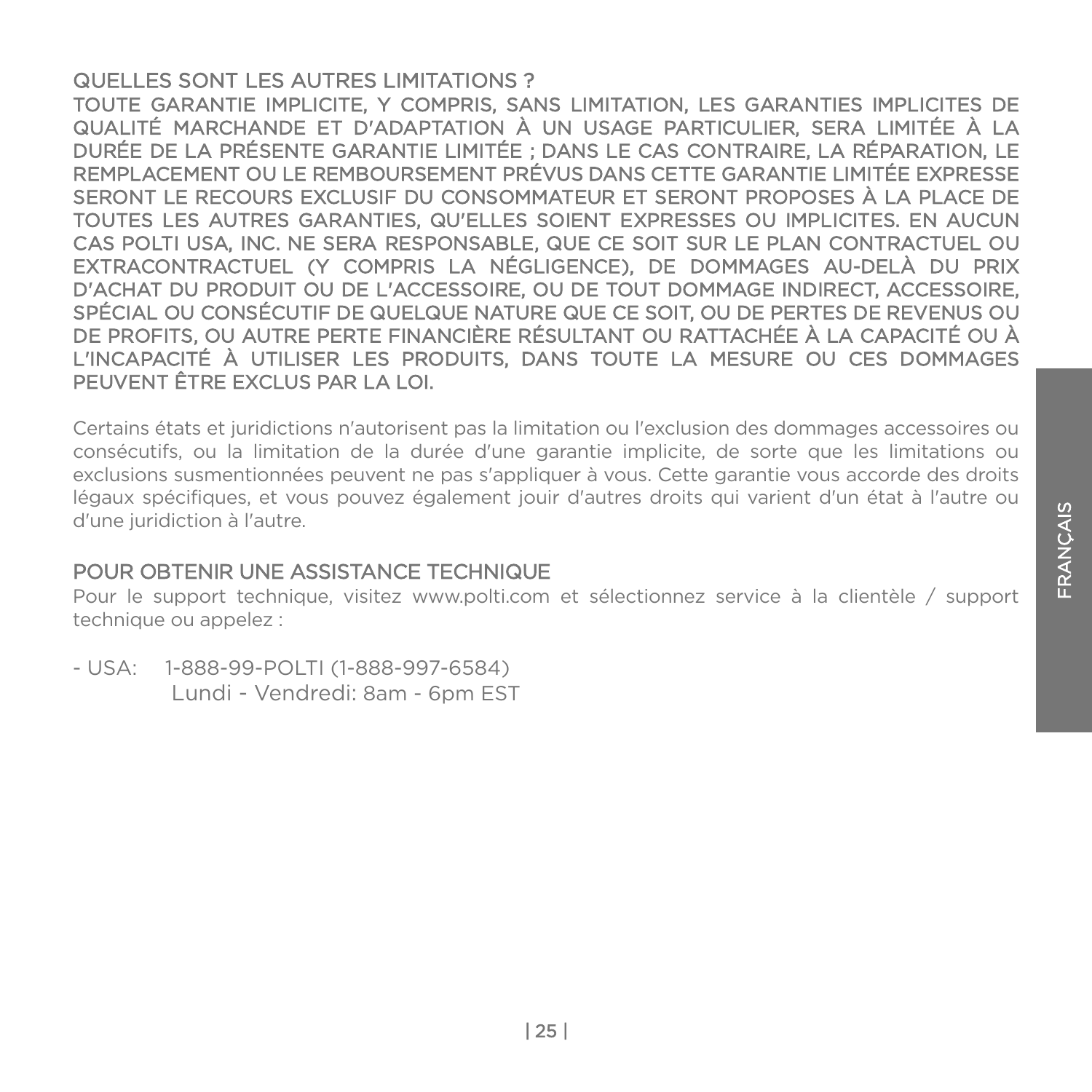**FRANÇAIS** FRANÇAIS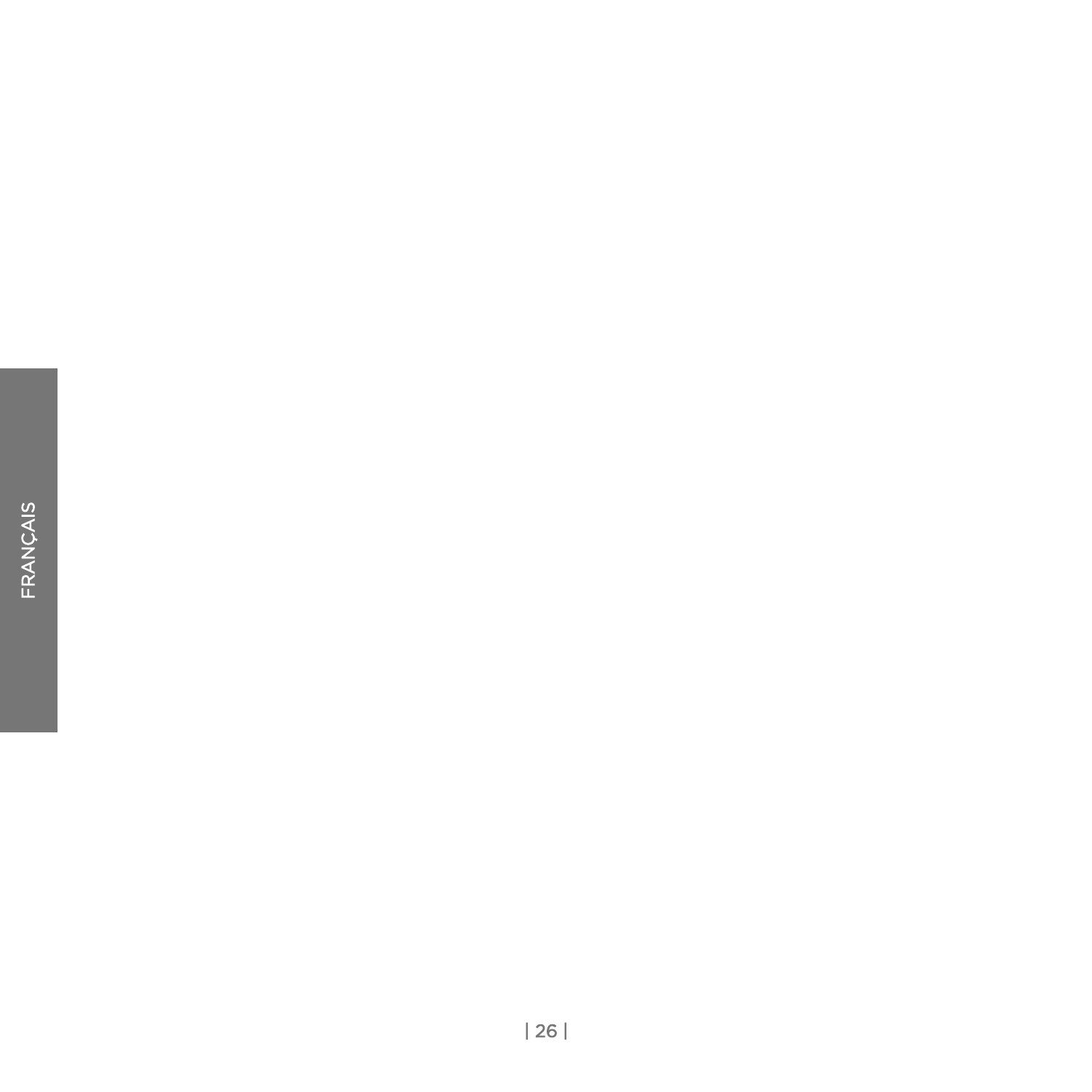# BIENVENIDOS AL MUNDO POLTI

#### REGISTRE SU PRODUCTO

![](_page_26_Picture_2.jpeg)

Conéctese a la página web www.polti.it o llame al Servicio de Atención al Cliente Polti y registre su producto. Podrá aprovechar una oferta especial de bienvenida y estar siempre informado sobre las últimas novedades de Polti, así como comprar accesorios y material de consumo.

Para registrar su producto, además de sus datos personales, deberá introducir el número de serie (SN) que aparece indicado en la etiqueta plateada situada en la caja y en la base del producto.

Para ahorrar tiempo y tener siempre a mano el número de serie, escríbalo en el espacio presente en el reverso de la portada de este manual.

Accesorios consumibles / opcionales están disponibles para su compra en las mejores tiendas de electrodomésticos o en el sitio web www.polti.com . Para comprobar la compatibilidad busque/ solicite el código PANAxxxx que aparece al lado de cada accesorio en la página 2. Si el código no está ahí, por favor llame al Servicio de Atención al Cliente para obtener información .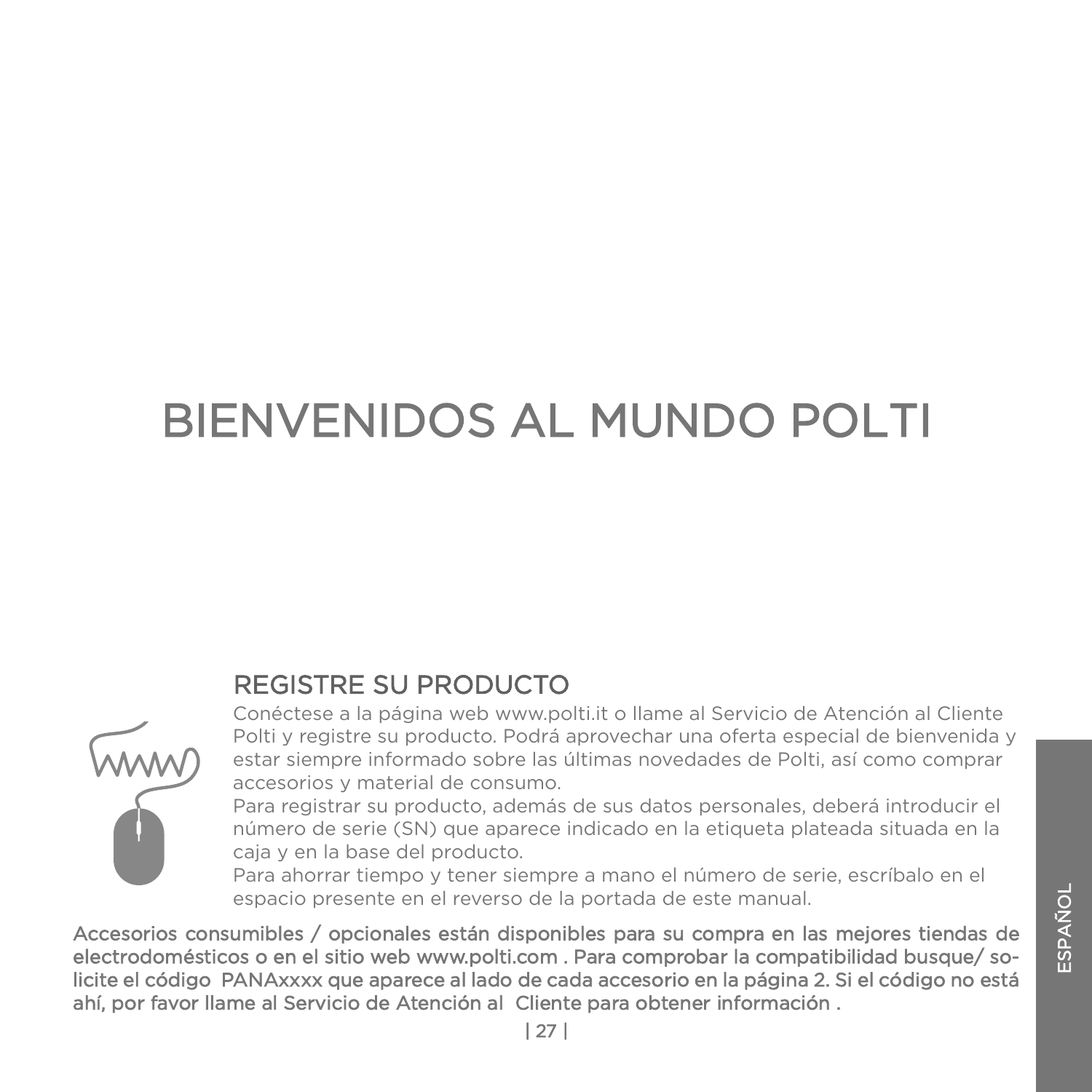# INSTRUCCIONES DE SEGURIDAD IMPORTANTES

LEER TODAS LAS INSTRUCCIONES Y ADVERTENCIAS Y ASEGURARSE DE HABERLAS ENTENDIDO ANTES DE USAR EL APARATO.

![](_page_27_Picture_2.jpeg)

SÍMBOLO DE AVISO DE SEGURIDAD: este símbolo indica que existe un riesgo potencial de lesiones. El símbolo de aviso de seguridad irá seguido por los mensajes de seguridad: "PELIGRO", "CUIDADO" o "PRECAUCIÓN".

![](_page_27_Picture_4.jpeg)

SEÑAL DE PELIGRO: esta señal indica una situación de peligro inminente que, de no evitarse, puede ocasionar la muerte o lesiones graves.

![](_page_27_Picture_6.jpeg)

SEÑAL DE CUIDADO: indica una situación de peligro potencial que, de no evitarse, puede ocasionar la muerte o lesiones graves. Pone de relieve situaciones que constituyen un grave riesgo para la seguridad personal.

![](_page_27_Picture_8.jpeg)

SEÑAL DE PRECAUCIÓN: indica una situación de peligro potencial que, de no evitarse, puede ocasionar lesiones menores o moderadas, y pone sobre aviso acerca de prácticas peligrosas.

Estos mensajes de seguridad señalan peligros potenciales, cómo reducir el riesgo de lesiones y los riesgos que comporta no seguir las instrucciones.

CONSERVAR EL MANUAL PARA SU FUTURA CONSULTA Todo uso contrario a las instrucciones del manual ocasionará la pérdida de validez de la garantía.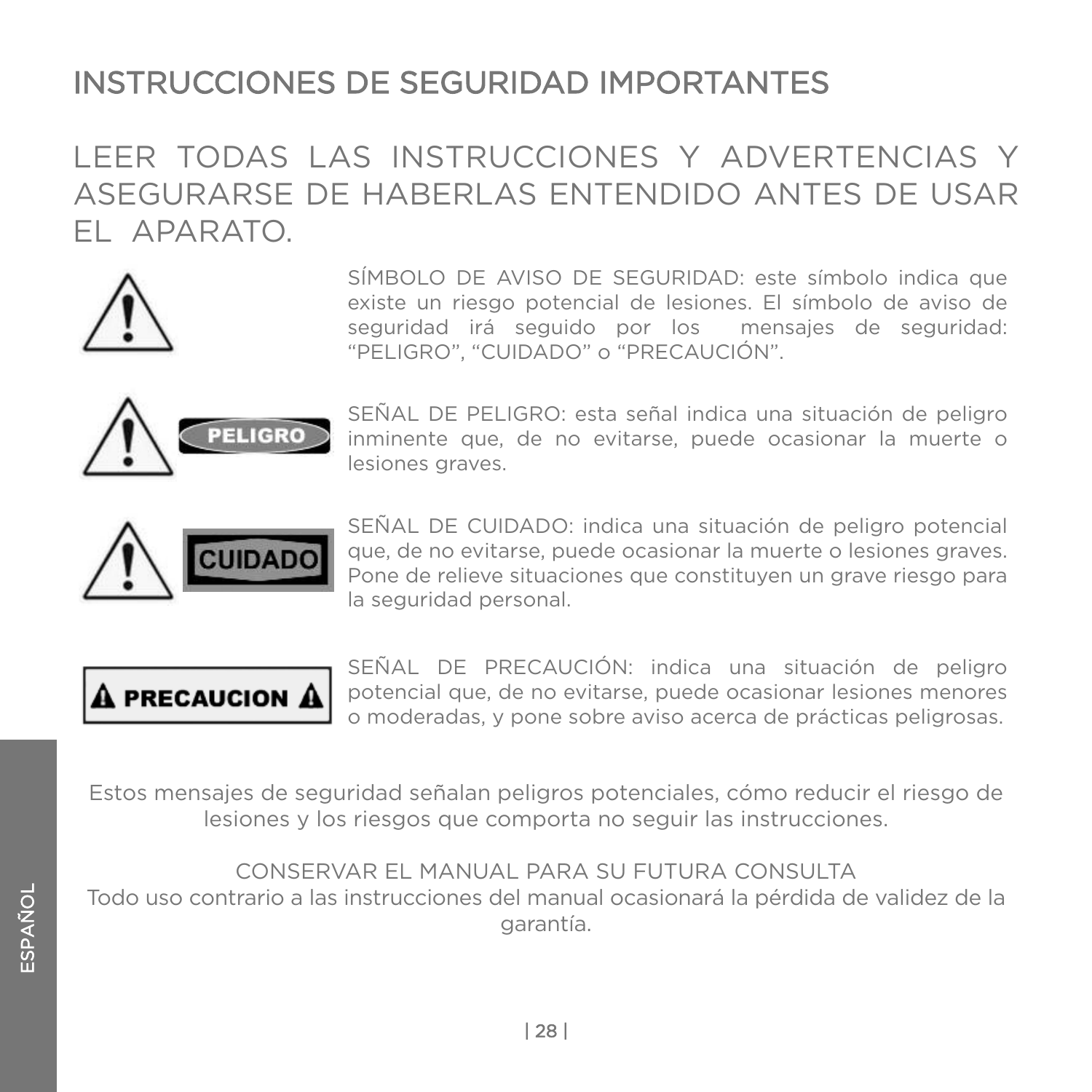# INFORMACIÓN DE SEGURIDAD Este producto está destinado solo para uso doméstico

El aparato es para uso en circuito de tensión nominal de más de 120 volts y viene de fábrica con un cable y un enchufe que permiten la conexión a un circuito eléctrico adecuado. Cerciorarse de que el aparato esté conectado a una toma que tenga la misma configuración que el enchufe. Con este aparato no deben usarse adaptadores. Si el aparato debe volverse a conectar para ser usado con otro tipo de circuito eléctrico, la operación deberá ser realizada por personal calificado del servicio técnico.

![](_page_28_Picture_2.jpeg)

![](_page_28_Picture_3.jpeg)

## INSTRUCCIONES DE SEGURIDAD IMPORTANTES

#### Al utilizar un aparato eléctrico, siga siempre las precauciones básicas, incluyendo las siguientes: LEA TODAS LAS INSTRUCCIONES - ANTES DE USAR ( ESTE APARATO )

ATENCIÓN – Para reducir el riesgo de incendios, descargas eléctricas o lesiones:

• No abandone el aparato cuando esté enchufado. Desenchúfelo de la corriente cuando no esté en uso y antes del mantenimiento.

•No utilizar en el exterior.

- El sistema de cableado al que está conectado el aparato debe cumplir las normas y reglamentos aplicables.
- Si se conecta el aparato a una tensión incorrecta, se pueden ocasionar lesiones por incendio o daños al aparato. Antes de conectar el aparato, asegurarse de que la tensión sea igual a la indicada en la placa. Con este aparato no deben usarse adaptadores.
- Si el aparato no se usa, desconectarlo de la toma de corriente. No dejar nunca el aparato sin vigilancia cuando está enchufado.
- Cerciorarse siempre de que el aparato esté desenchufado antes de efectuar cualquier tipo de trabajo de mantenimiento e incluso agregar agua o limpiarlo.
- Apagar el aparato usando el interruptor de encendido/apagado antes de desenchufarlo.
- No usar el aparato si el cable de alimentación u otras piezas del mismo están desgastadas o dañadas, y no tratar de repararlas. Si el cable de alimentación está dañado, deberá ser cambiado por el fabricante, su agente de servicio técnico u otra persona calificada, para evitar riesgos.
- No tocar nunca el aparato con las manos o los pies húmedos estando el cable enchufado en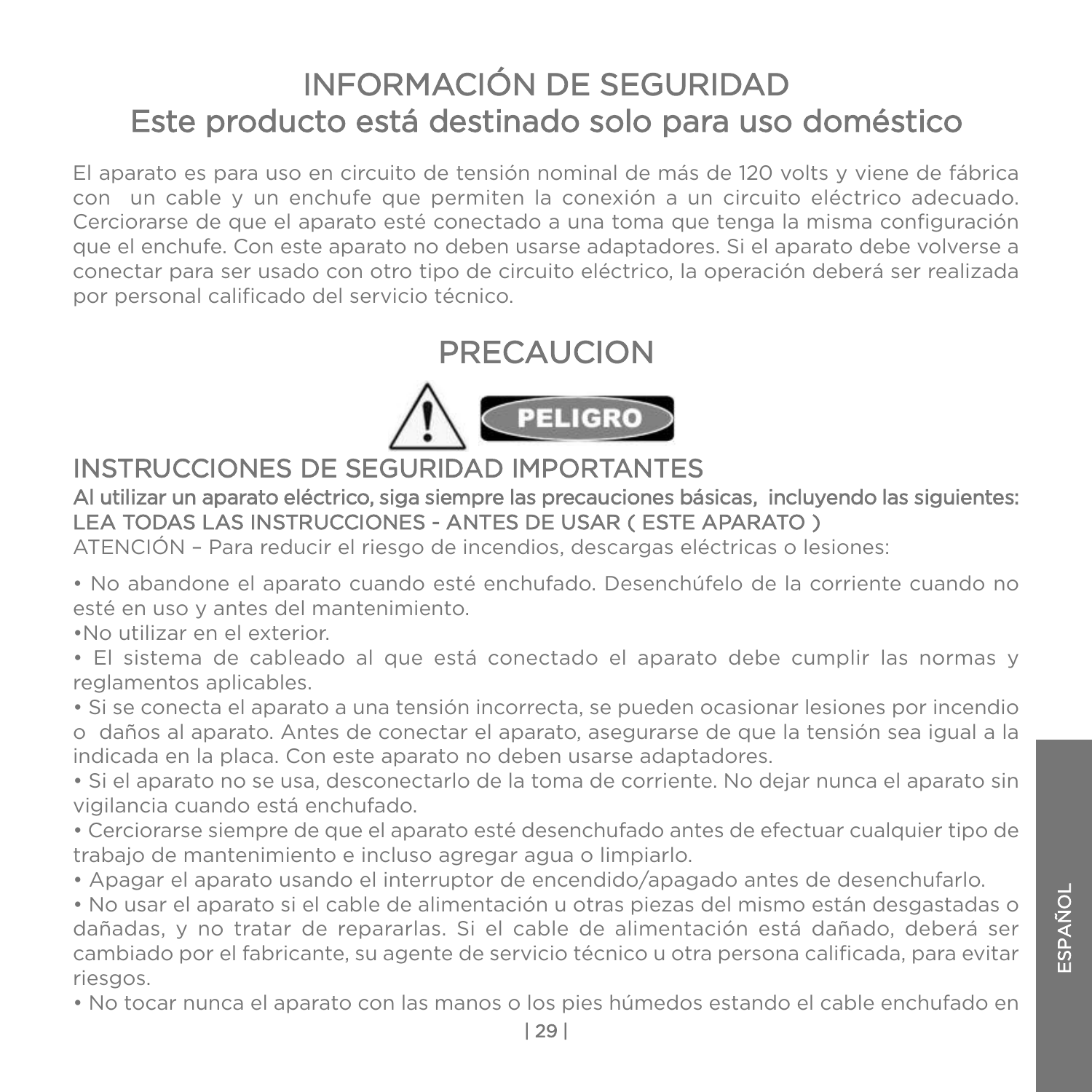la toma de corriente.

- No usar el aparato con los pies descalzos.
- No usar el aparato cerca de lavabos, bañeras, duchas o recipientes llenos de agua.
- No sumergir nunca el aparato, el cable o los enchufes en el agua u otro líquido.

• Usar el aparato sólo para el uso previsto descrito en este manual. No usar para calentar habitaciones u otros fines no especificados.

• No colocar el aparato cerca de ningún otro aparato eléctrico en uso o cerca de fuentes de calor.

• Guardar el aparato en un lugar seco. No exponerlo a temperatura inferior a 32 °F (0°C) o superior a 104 °F (40°C).

- Apague todos los interruptores antes de desenchufarlo
- No utilizar en el exterior.

• No permitir su uso como juguete. Se requiere una rigurosa atención cuando lo utilicen niños o se utilice cerca de ellos.

• Utilizar sólo según la descripción de este manual. Utilizar sólo los accesorios recomendados por el fabricante.

• No utilice el cargador si está dañado

• Si el aparato no funciona como debería, se ha caído, ha resultado dañado, se ha dejado en el exterior o ha caído en agua, devolverlo a un centro de asistencia técnica.

• No poner ningún objeto en los orificios. No utilizar con los orificios tapados. Mantener libre de polvo, pelusas, pelos y cualquier otro material que reduzca el flujo de aire.

• Mantener el pelo, las prendas sueltas, los dedos y todas las partes del cuerpo lejos de los orificios y en las partes en movimiento.

- Tener aún más cuidado al limpiar escaleras.
- No utilizar para recoger líquidos inflamables o combustibles, como por ejemplo gasolina, ni en zonas donde estos puedan estar presentes.
- No recoger objetos que se estén quemando o de los que salga humo como cigarrillos, cerillas o cenizas calientes.
- No usar el aparato en caso de riesgo de explosión.
- No utilizar sin la bolsa y/o los filtros colocados.

• No tirar del cable ni utilizarlo para el transporte ni como asa, no cerrar una puerta sobre el cable y no pasarlo por bordes afilados o esquinas. No pasar el aparato por encima del cable. Mantener el cable lejos de las superficies calentadas.

- No desenchufar el aparato tirando del cable. Para desenchufar, sujetar el enchufe, no el cable.
- No manejar el enchufe o el aparato con las manos mojadas.
- No manipule el cargador, incluyendo el enchufe del cargador, y los terminales del cargador con las manos húmedas .
- Apague siempre el aparato antes de conectar o desconectar la boquilla motorizada.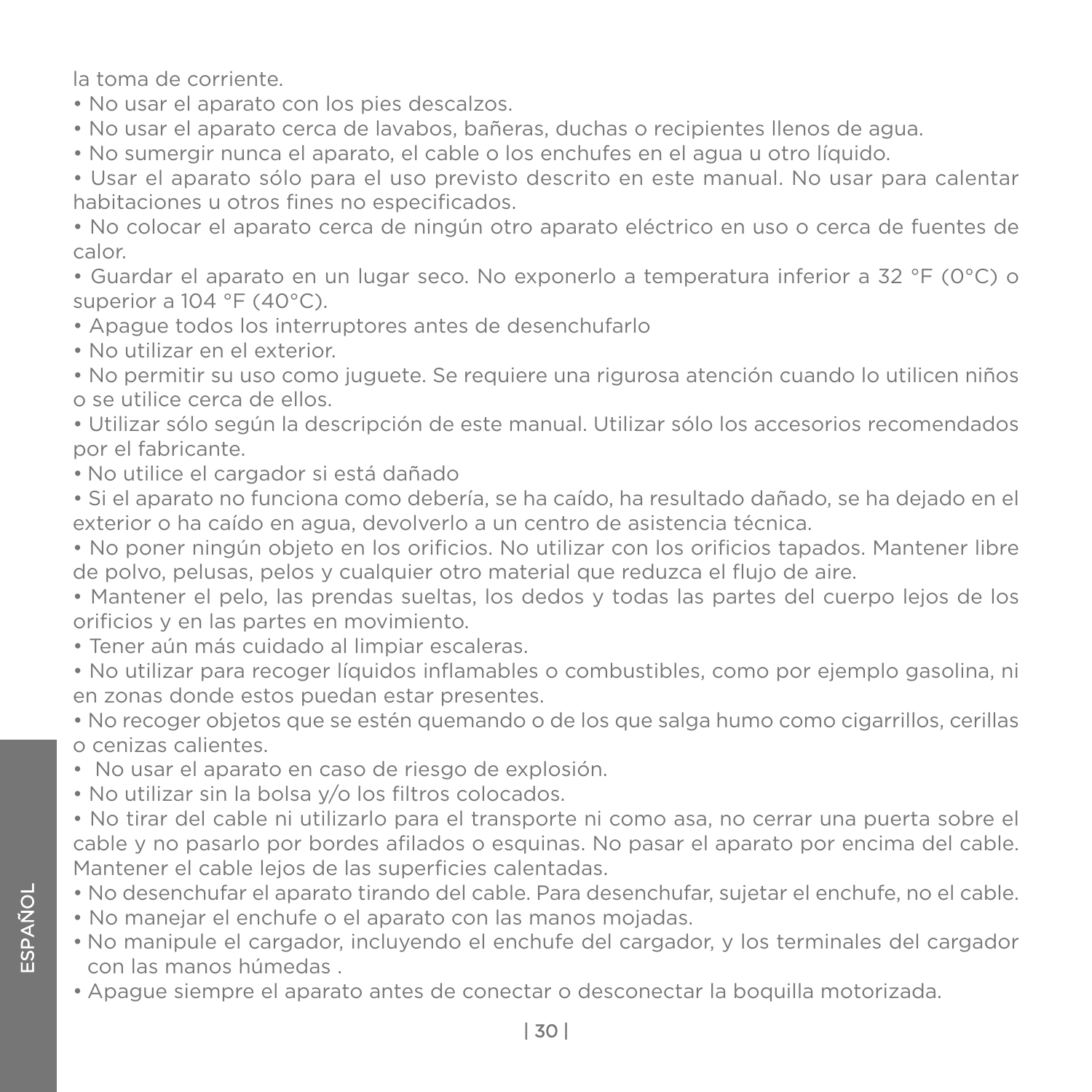- No cargue la unidad en exteriores.
- No incinere el aparato incluso si está gravemente dañado. Las baterías pueden explotar en el fuego.
- Utilice únicamente la fuente de alimentación incluida con el equipo.
- Para cargar el aparato, utilizar sólo el cargador suministrado por el fabricante.
- Eliminar la batería en los centros de recogida autorizados.

• Si no se utiliza el producto durante largos periodos, no dejar la batería en el aparato o en el cargador.

• El cargador está estudiado para ser utilizado exclusivamente con las baterías de este producto.

• Usted debe dejar de usar la aspiradora inmediatamente en caso que haya fuga del líquido de la batería. Use una valleta o paño limpio de algodón para limpiar el líquido, y preste atención a cualquier parte metálica. Sustituya la batería cuando haya sido limpiado. (LLevar guantes cuando realice esta operación evita el contacto de la piel con el líquido de la batería).

#### CONSERVAR ESTAS INSTRUCCIONES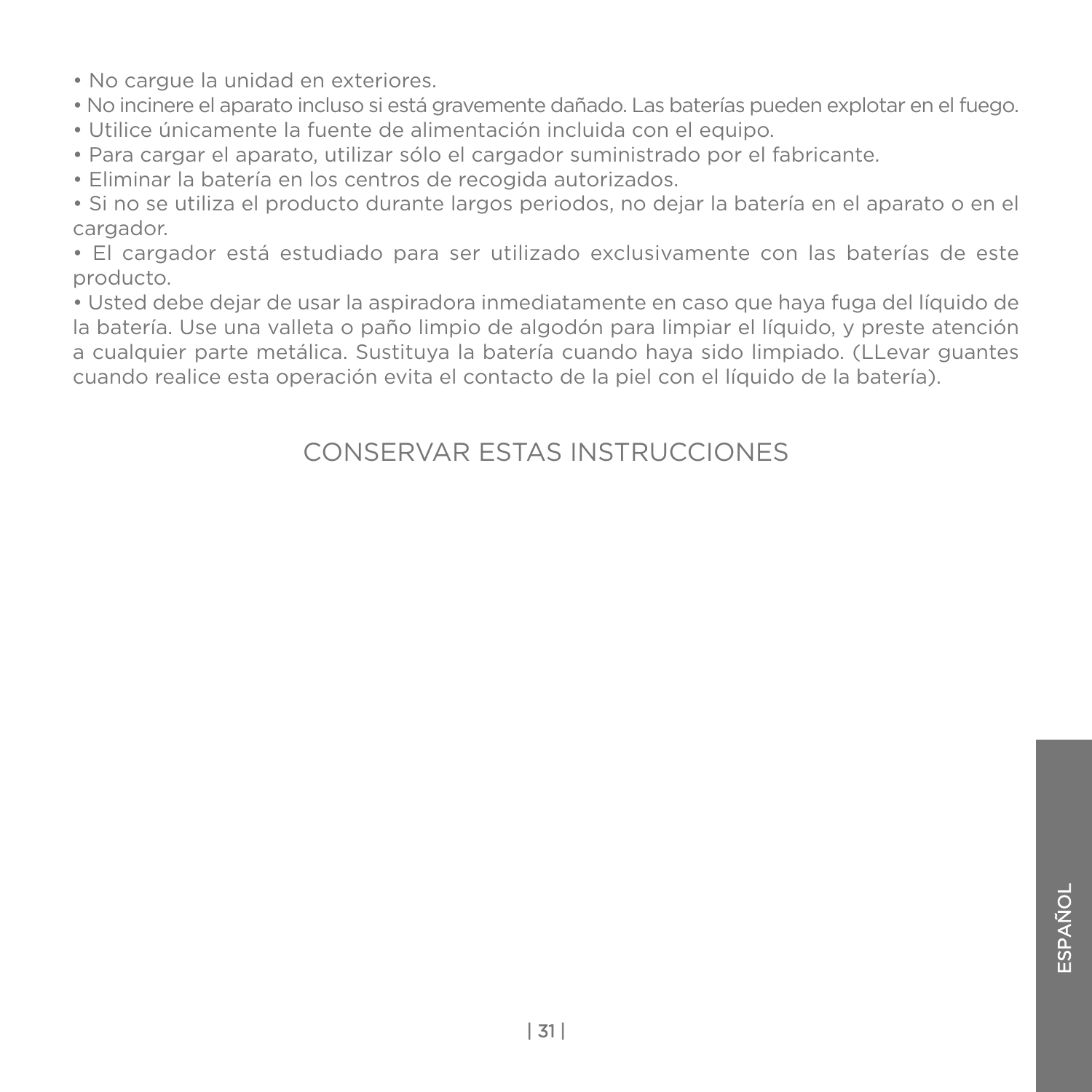## USO CORRECTO DEL PRODUCTO

Este aparato está destinado al uso doméstico para la limpieza de superficies húmedas y lisas como ventanas, espejos o baldosas, según las descripciones e instrucciones que figuran en este manual. El aparato no está diseñado para aspirar charcos en el suelo, desagües o contenedores.

Utilice este aparato solo con limpiadores de ventanas convencionales (detergentes sin alcohol, sin espuma) .

Por favor, use este aparato sólo con los accesorios y piezas de repuesto aprobadas por POLTI.

Se ruega leer atentamente estas instrucciones y conservarlas para futuras consultas.

POLTI S.P.A. declina toda responsabilidad en caso de accidentes derivados de una utilización del aparato no conforme a las presentes instrucciones de uso.

## 1. CARGA DE LA BATERÍA

![](_page_31_Picture_7.jpeg)

Para reducir el riesgo de lesiones, desenchufe el cable de alimentación de la toma eléctrica y deje que el aparato y los accesorios se enfríen completamente antes de manipularla.

Asegúrese siempre de que el aparato esté desconectado antes de realizar trabajos de mantenimiento de cualquier tipo, incluyendo la adición de agua o limpiar el aparato.

El aparato no se suministra con la batería cargada, por lo que es necesario cargar el producto antes del uso.

Para cargar el aparato, seguir este procedimiento:

Conectar la clavija del alimentador en la toma correspondiente del aparato.

Introducir el enchufe del alimentadoren una toma de corriente adecuada.

El led carga / funcionamiento empezará a parpadear con una luz roja. Cuando el led muestre una luz verde fija (al cabo de unas 2 horas y media), el aparato estará cargado y listo para el uso.

Al descargarse la batería, el aparato deja de funcionar y el led se apaga. Una recarga completa de la batería permite limpiar hasta 860 ft**²** de superficie.

## 2. USO

![](_page_31_Picture_17.jpeg)

2.1 Montar la lamina de limpieza de cristales, a la base hasta que se enganche.

![](_page_31_Picture_19.jpeg)

12.2 Encender el aparato desplazando hacia adelante el interruptor. Se encenderá el led de funcionamiento / recarga.

![](_page_31_Picture_21.jpeg)

2.3 Apoyar el chasis limpiacristales en la parte alta de la ventana y, ejerciendo una ligera presión, desplazarse hacia abajo.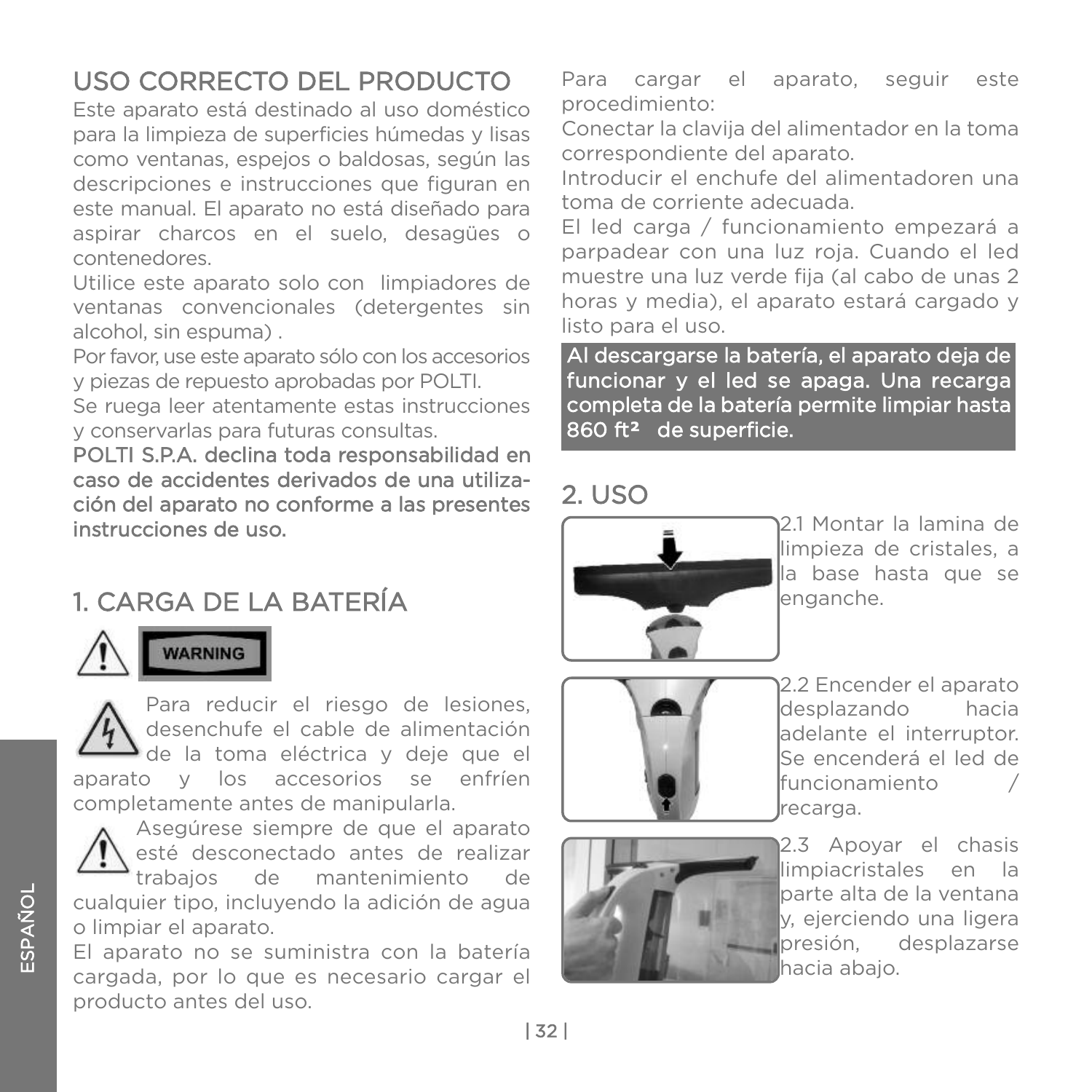![](_page_32_Picture_0.jpeg)

2.4 Una vez terminada la operación de limpieza, apagar el aparato desplazando el interruptor hacia atrás.

## 3. VACIADO DEPÓSITO DE RECOGIDA DE LA SUCIEDAD

Cuando el agua sucia del depósito alcance el nivel máximo, el depósito debe ser vaciado como sigue:

![](_page_32_Picture_4.jpeg)

3.1 Apagar el aparato.

![](_page_32_Picture_6.jpeg)

3.2 Tirar del tapón del depósito.

![](_page_32_Picture_8.jpeg)

3.3 Incline el depósito y extraiga el agua sucia.

3.4 Volver a poner el tapón del depósito. 3.5 Reanudar las operaciones de limpieza. ATENCIÓN: si se supera el nivel de llenado máximo, pueden salir pequeñas cantidades de agua de las ranuras de ventilación. Vaciar siempre el depósito antes de superar el nivel de llenado máximo.

## 4. CONSEJOS PARA EL MANTENIMIENTO GENERAL

Antes de efectuar cualquier operación de mantenimiento, asegurarse de que el aparato esté apagado o desconectado de la red eléctrica.

Para la limpieza externa del aparato utilizar simplemente un paño húmedo. Evitar el uso de disolventes o detergentes que podrían dañar la superficie plástica.

Los paños en dotación se pueden lavar siguiendo las instrucciones presentes en la etiqueta.

## 5. LIMPIEZA DEL CHASIS LIMPIACRISTALES

5.1 Desbloquear el chasis limpiacristales y extraerlo de la base.

5.2 Enjuagar el chasis debajo del agua corriente y dejarlo secar.

## 6. LIMPIEZA GRUPO DEPÓSITO

![](_page_32_Picture_20.jpeg)

6.1 Desmontar el grupo depósito, vaciarlo.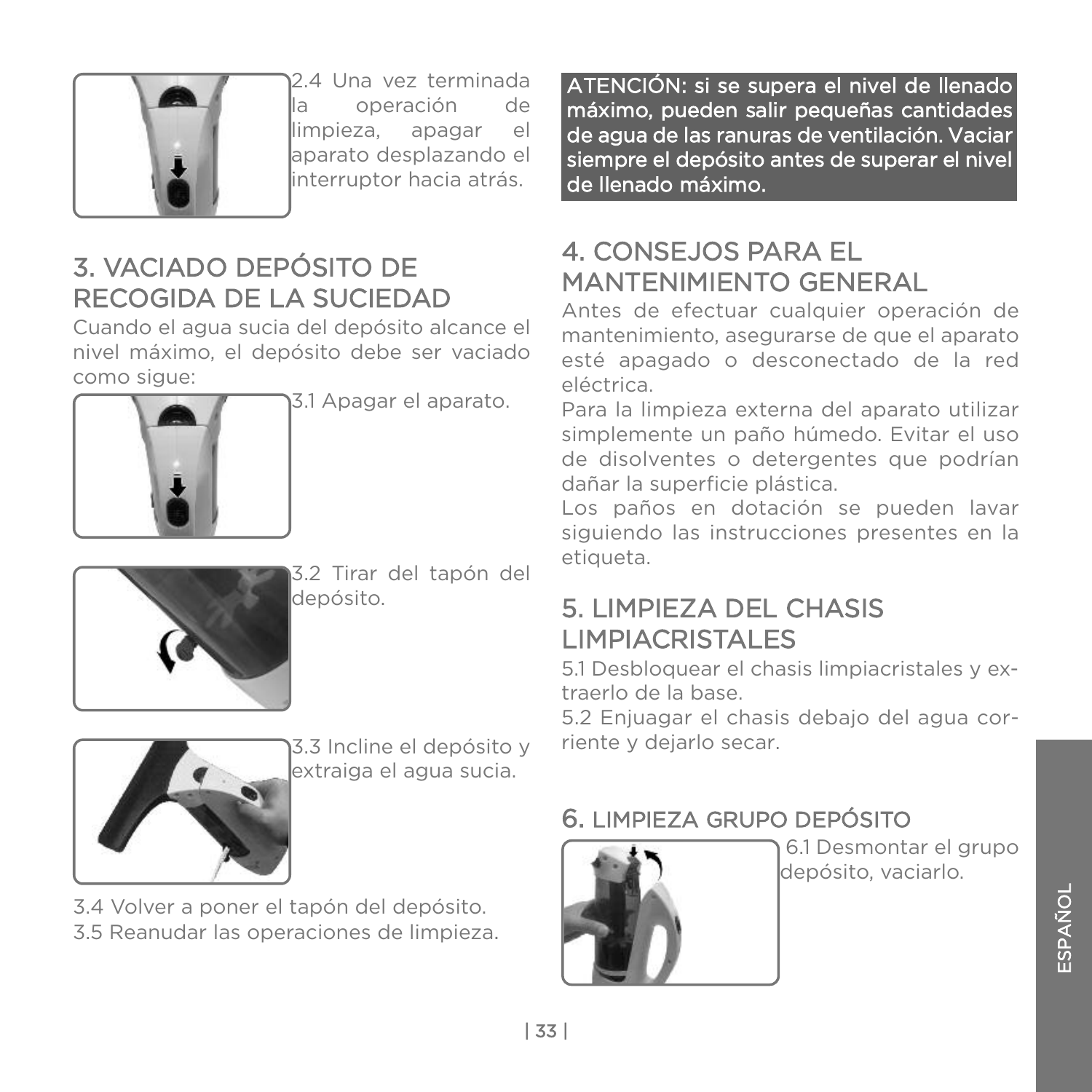![](_page_33_Picture_0.jpeg)

6.2 Apriete el tapón del depósito con filtro.

![](_page_33_Picture_2.jpeg)

6.3 Desenroscar el tapón del depósito con filtro y exprimirlo. A continuación, enjuagar todos los componentes debajo del agua

corriente y dejarlos secar.

## 7. RETIRE BATERÍA Y PONGA EN **OFF**

El aparato sólo debe ser abierto con el fin de retirar la batería.

Extraiga la batería y deposítela de forma adecuada ( en un punto de recogida o en un distribuidor).

![](_page_33_Picture_8.jpeg)

![](_page_33_Figure_9.jpeg)

#### **ADVERTENCIA**

No exponga la batería a la luz solar directa , el calor o el fuego , existe el riesgo de explosión. No abra la batería, ya que existe un riesgo de descarga eléctrica , también pueden liberarse vapores irritantes o cáusticos.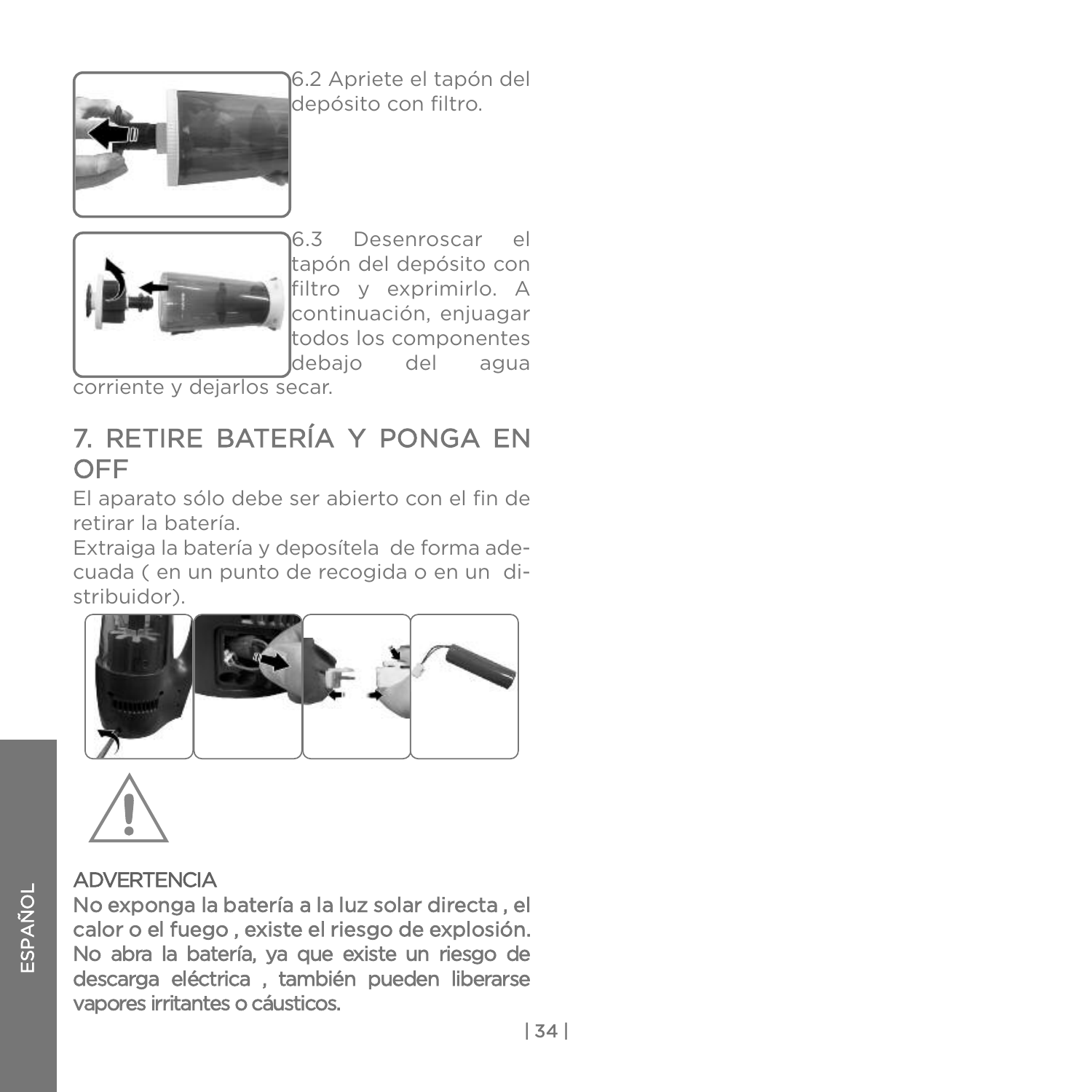# 8. RESOLUCIÓN DE PROBLEMAS

| <b>PROBLEMA</b>                       | <b>CAUSA</b>                                | <b>SOLUCIÓN</b>                       |
|---------------------------------------|---------------------------------------------|---------------------------------------|
| El aparato no se enciende             | Batería descargada                          | Cargar el aparato                     |
|                                       | Tecla ON/OFF (E) apagada                    | Encender la<br>tecla<br>ON/OFF.       |
| La ventana sigue sucia o con<br>halos | La ventana está muy sucia                   | Realice otra limpieza                 |
|                                       | El detergente no es el apro-<br>piado       | Cambie el detergente                  |
| El agua sale de los orificios         | El depósito está lleno                      | Vacíe el depósito                     |
| Mal olor durante su uso               | Algunas partes del depósito<br>están sucias | Lave el depósito y sus<br>componentes |

## GARANTÍA LIMITADA

#### A qUIÉN CUBRE:

La garantía del producto se aplica al comprador original o a la persona que reciba el producto como obsequio, contra defectos de materiales y fabricación a partir de la fecha de compra original a un distribuidor autorizado. El recibo de venta original con el nombre del producto y la fecha de compra a un distribuidor autorizado se considerará la prueba de la fecha de compra.

#### qUÉ CUBRE:

Con sujeción a las exclusiones citadas a continuación, Polti USA, Inc. garantiza que el producto no tiene defectos de materiales o fabricación por el plazo de 1 (uno) año a partir de la fecha de compra.

Polti USA, Inc., a su discreción, reparará el producto gratuitamente usando piezas de repuesto nuevas o restauradas; cambiará el producto por otro de su stock actual, nuevo o fabricado con piezas de repuesto nuevas o usadas utilizables, que funcione por lo menos en modo igual al producto original, o restituirá el importe de la compra original del producto.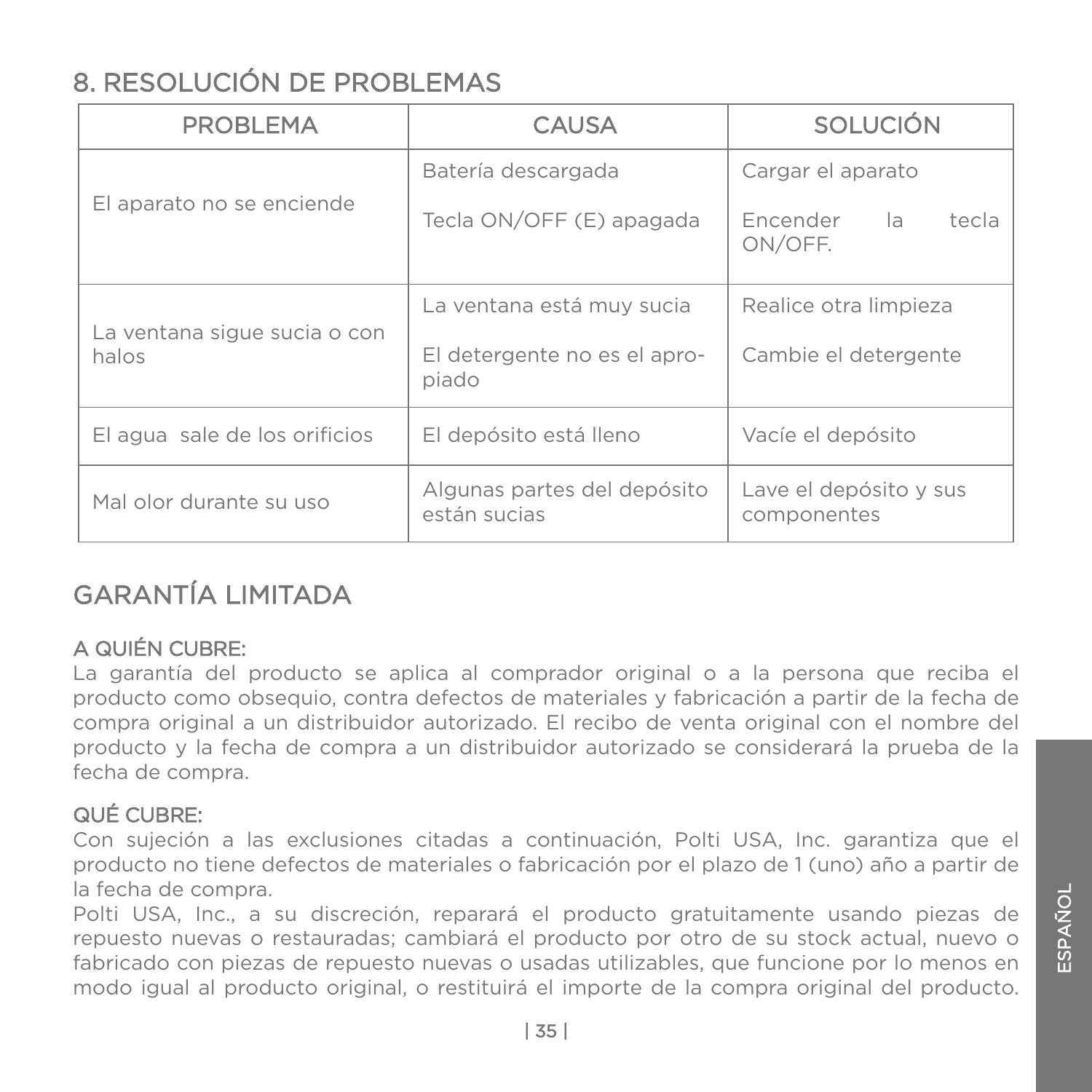Polti USA, Inc. garantiza los productos o piezas reemplazadas suministrados bajo garantía contra defectos de materiales y fabricación a partir de la fecha de sustitución o reparación, hasta el vencimiento del plazo de garantía del producto original. Cuando se cambia un producto o una pieza, el artículo que reemplaza al original será de propiedad del cliente y el reemplazado será propiedad de Polti USA, Inc.

Cuando Polti USA, Inc. realiza el reembolso de un producto, dicho producto pasa a ser de su propiedad. Se enviará el producto de reemplazo sólo si se cumplen todos los requisitos establecidos en la garantía. Si no se cumplen todos los requisitos, se pueden producir demoras o el rechazo de la garantía.

#### qUÉ NO CUBRE: EXCLUSIONES Y LIMITACIONES:

La garantía no cubre los defectos debidos a uso incorrecto u otro uso diferente al indicado en el manual de instrucciones, que es parte integrante del contrato de venta del producto. La garantía limitada no cubre piezas que estén sujetas a normal desgaste (consumibles tales como filtros, cepillos, etc.).

quedan excluidos de la presente garantía los defectos o daños ocasionados por (a) el uso de accesorios, piezas de repuesto o consumibles distintos a los originales Polti; (b) el funcionamiento o almacenamiento impropio, mal uso o abuso, accidentes o negligencia, tales como daños materiales (golpes, raspaduras, etc.) en la superficie derivados del mal uso; (c) el uso de los productos con fines comerciales; (d) el sometimiento del producto a uso o condiciones anormales; (e) las incrustaciones de cal, y (f) causas aleatorias (incendio, cortocircuito) ajenas a Polti USA, Inc.

Polti no se asumirá responsabilidad alguna por daños a personas o animales o daños a la propiedad, derivados directa o indirectamente del incumplimiento de las instrucciones contenidas en el manual de instrucciones, incluidas, sin limitación alguna, las advertencias y las instrucciones de mantenimiento del producto.

La garantía limitada no comprende los daños causados por otro servicio técnico que no sea el Servicio técnico autorizado de su localidad; modificaciones al producto o a una parte de él sin autorización previa por escrito; mantenimiento recomendado del producto efectuado en modo incorrecto o remoción o alteración del número de serie del producto.

#### ESTA GARANTÍA LIMITADA NO CUBRE:

- La reparación de un producto y/o una pieza de repuesto debida a uso o mantenimiento impropio, conexión a tensión de alimentación no adecuada, sobreintensidad de la línea eléctrica, daños por rayo, reparaciones no autorizadas u otra causa que exceda el control de Polti USA, Inc.
- Los daños por mal tratamiento durante el envío o accidentes de tránsito al devolver el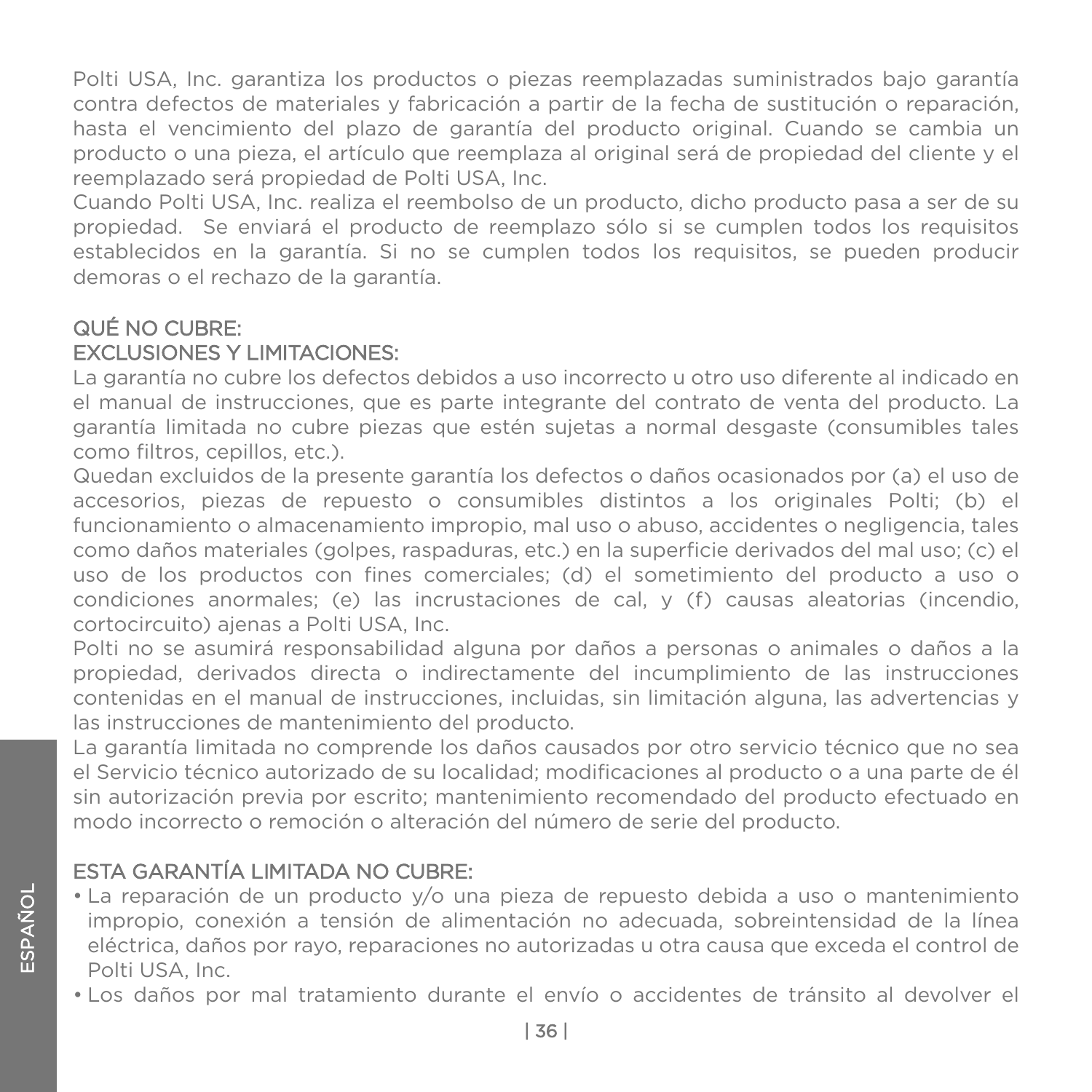producto.

- Un producto que requiera modificaciones o adaptaciones para poder funcionar en otro país que no sea el país para el que fue diseñado, fabricado, aprobado y/o autorizado, o la reparación de productos dañados por estas modificaciones.
- Pérdida del producto durante el envío o en caso que no se pueda proporcionar recibo de comprobación firmado.
- Funcionamiento no conforme con el manual de instrucciones

#### qUÉ OTRAS LIMITACIONES EXISTEN?

TODAS LAS GARANTÍAS IMPLÍCITAS, INCLUIDAS SIN LIMITACIÓN ALGUNA LAS GARANTÍAS IMPLÍCITAS DE COMERCIABILIDAD Y APTITUD PARA UN FIN ESPECÍFICO, SE LIMITARáN A LA DURACIÓN DE ESTA GARANTÍA LIMITADA; DE LO CONTRARIO, LA REPARACIÓN, EL REEMPLAZO O EL REEMBOLSO DE ACUERDO CON ESTA GARANTÍA LIMITADA EXPLÍCITA SON LOS úNICOS RECURSOS DE LOS qUE PODRá HACER USO EL CONSUMIDOR Y SE OTORGA EN LUGAR DE TODAS LAS DEMáS GARANTÍAS, EXPLÍCITAS O IMPLÍCITAS. EN NINGúN CASO POLTI USA, INC. ASUMIRá RESPONSABILIDAD ALGUNA, CONTRACTUAL O EXTRACONTRACTUAL (INCLUIDA LA NEGLIGENCIA), POR DAÑOS qUE SUPEREN EL PRECIO DE COMPRA DEL PRODUCTO O ACCESORIO NI POR NINGúN TIPO DE DAÑO INDIRECTO, INCIDENTAL, ESPECIAL O CONSECUENTE O LUCRO CESANTE O PÉRDIDA DE BENEFICIOS U OTRA PÉRDIDA FINANCIERA DERIVADA O RELACIONADA CON LA CAPACIDAD O INCAPACIDAD DE USAR LOS PRODUCTOS, LA INDEMNIZACIÓN POR DICHOS DAÑOS PODRá DENEGARSE HASTA LA MáXIMA MEDIDA qUE ESTABLEZCA LA LEY.

Puesto que algunos estados y jurisdicciones no admiten la limitación o exclusión de daños incidentales o consecuentes o la limitación del plazo de una garantía implícita, las citadas limitaciones o exclusiones podrían no ser aplicables para usted. La presente garantía le concede derechos jurídicos específicos, pero también podría beneficiarse de otros derechos que varían según el estado o la jurisdicción.

#### PARA OBTENER ASISTENCIA

Para asistencia técnica, ir a www.polti.com y seleccionar la asistencia al cliente o la asistencia técnica o llamar a los siguientes números:

- USA: 1-888-99-POLTI (1-888-997-6584) Lunes - Viernes: 8am - 6pm EST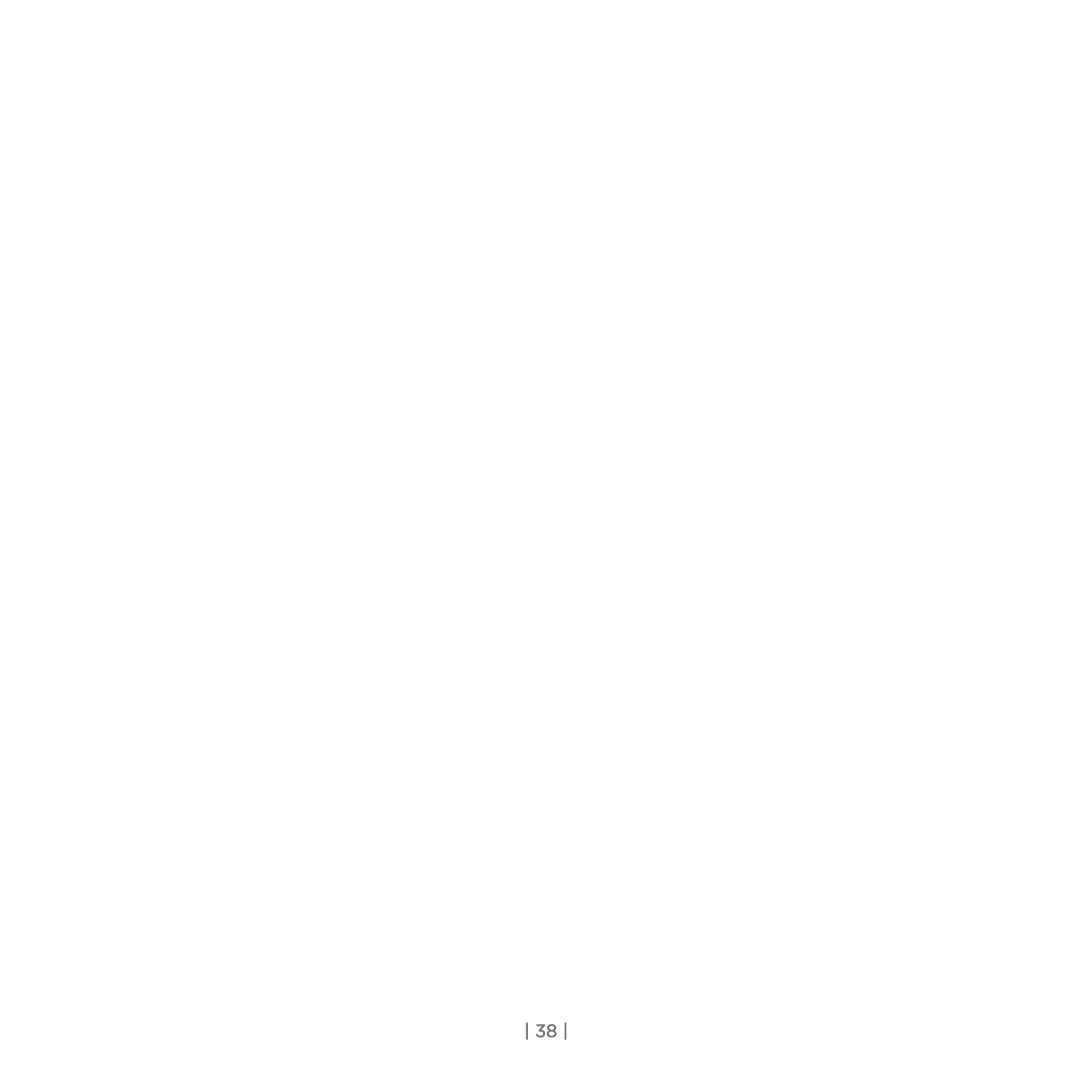![](_page_38_Picture_0.jpeg)